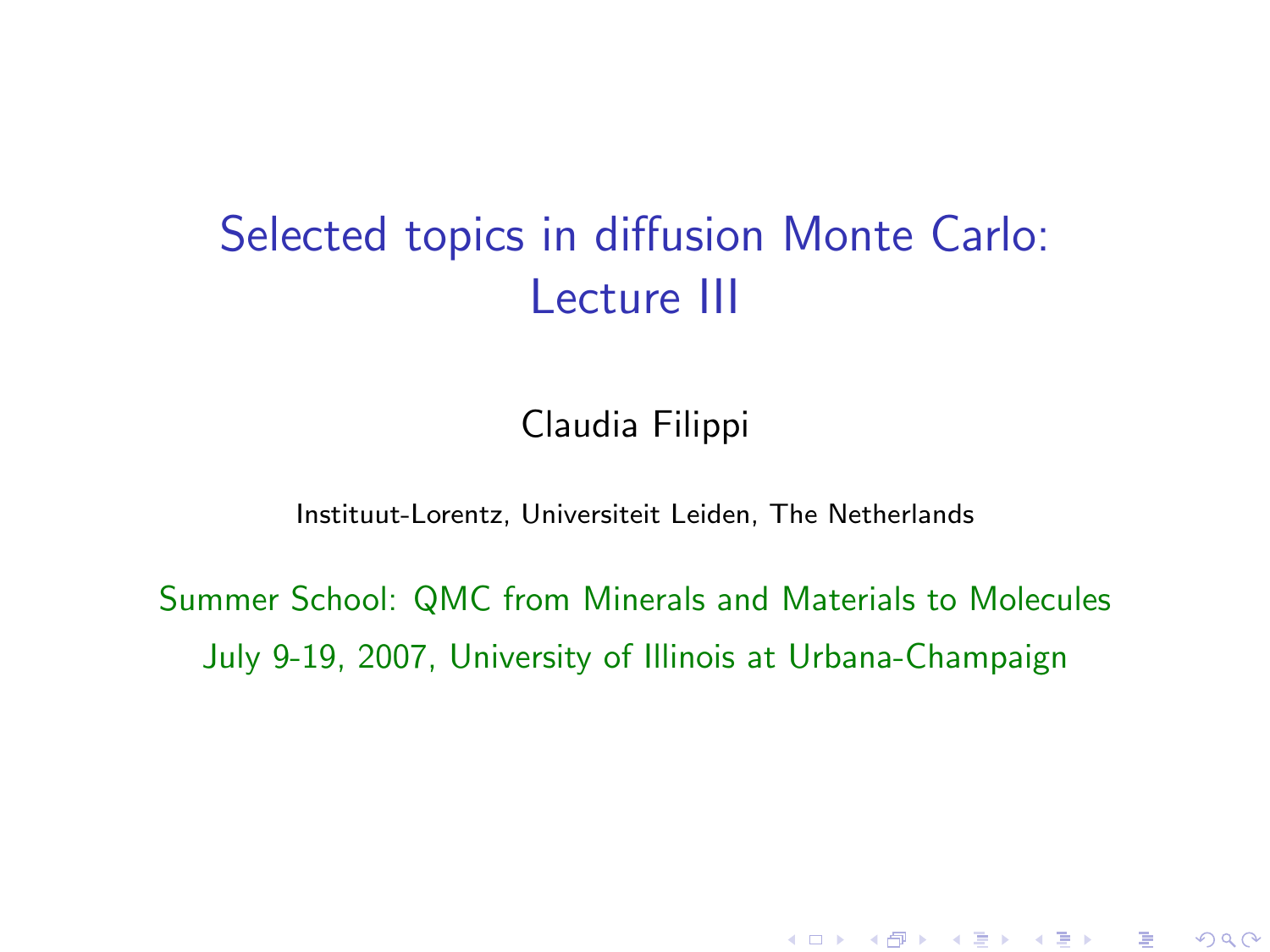Did we remove bias introduced by wave function?

We wanted to go beyond VMC  $\rightarrow$  Fixed-node approximation Results depend on the nodes of the trail wave function Ψ How well does it work if we do not worry too much about Ψ?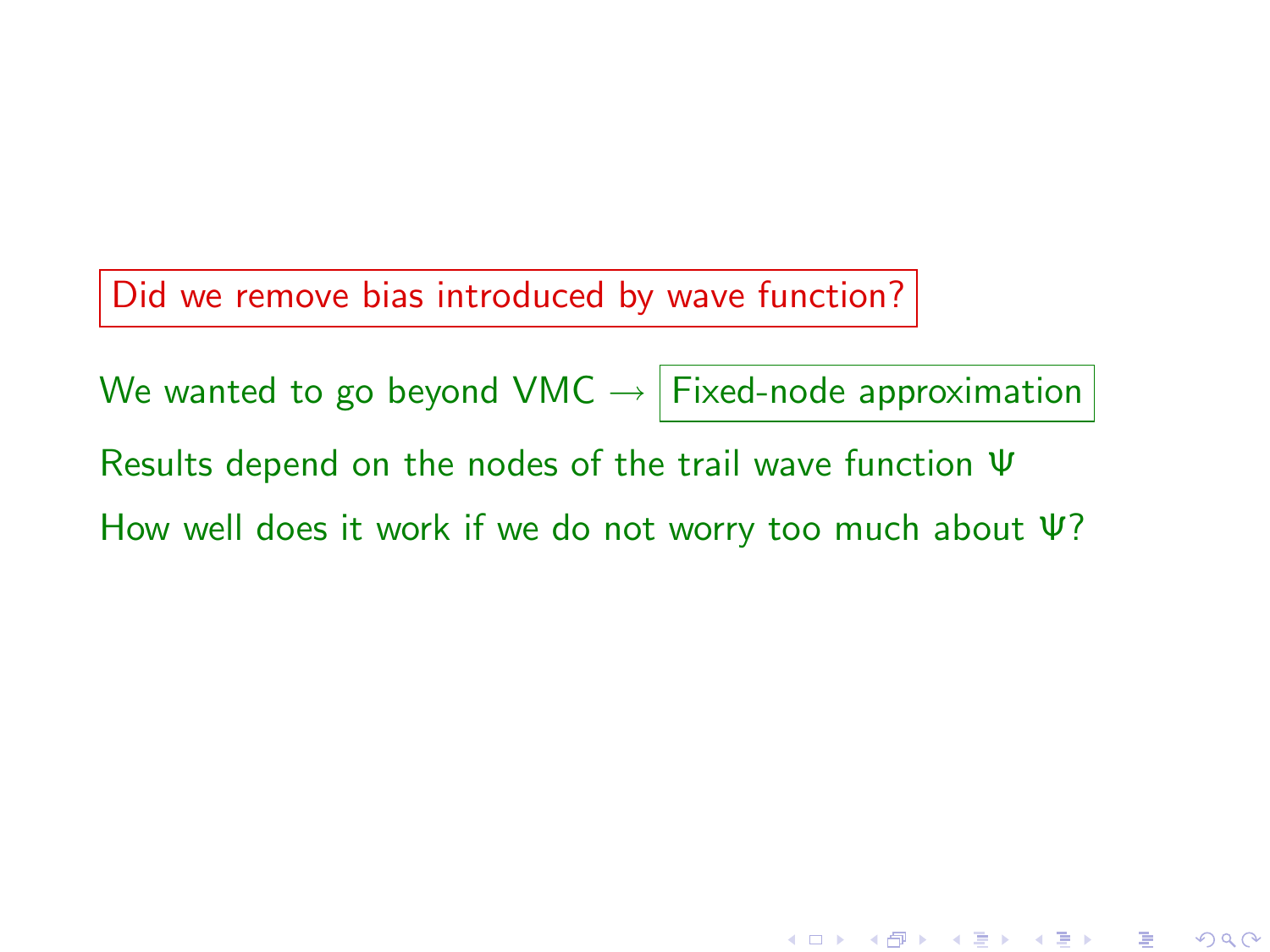DMC as black-box approach?

How well are we doing with a simple Ψ?

One determinant of natural orbitals,  $6-311++G(2d,2p)$  basis

Atomization energy of the 55 molecules of the G1 set

Mean absolute deviation from experiments  $\epsilon_{\rm MAD}$ 

|                      |     | $QMC$ $CCSD(T)/aug-cc-pVQZ$ |  |
|----------------------|-----|-----------------------------|--|
| $\epsilon_{\rm MAD}$ | 2.9 | $2.8$ kcal/mol              |  |

(ロ) (個) (星) (星)

 $299$ 

准

Grossman, J. Chem. Phys. 117, 1434 (2002)

We are doing very well without much effort on Ψ !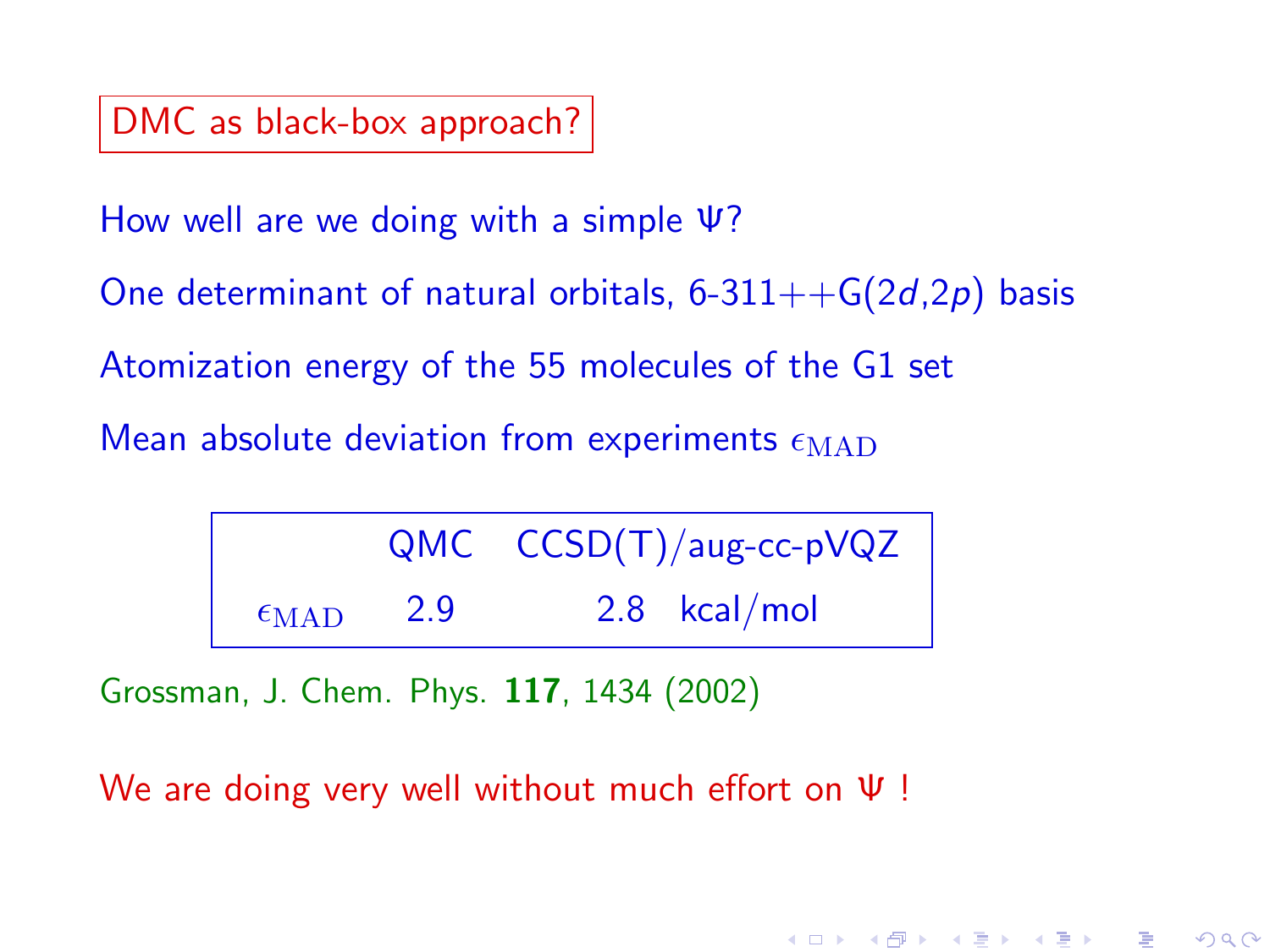How far can we go with the no-brain-no-pain approach?

|                      |     | $QMC$ $CCSD(T)$ | DFT/B3LYP      |
|----------------------|-----|-----------------|----------------|
| $\epsilon_{\rm MAD}$ | 2.9 | 2.8             | $2.5$ kcal/mol |

Disappointing how well B3LYP works!

But with some more effort . . . QMC can do much better!

Example: Atomization energy of  $P_2$ 

| DMC one-det   | 107.9(2)              |  |
|---------------|-----------------------|--|
| DMC multi-det | $115.9(2)$   kcal/mol |  |
| Experiment    | 116.1(5)              |  |

Grossman, J. Chem. Phys. 117, 1434 (2002)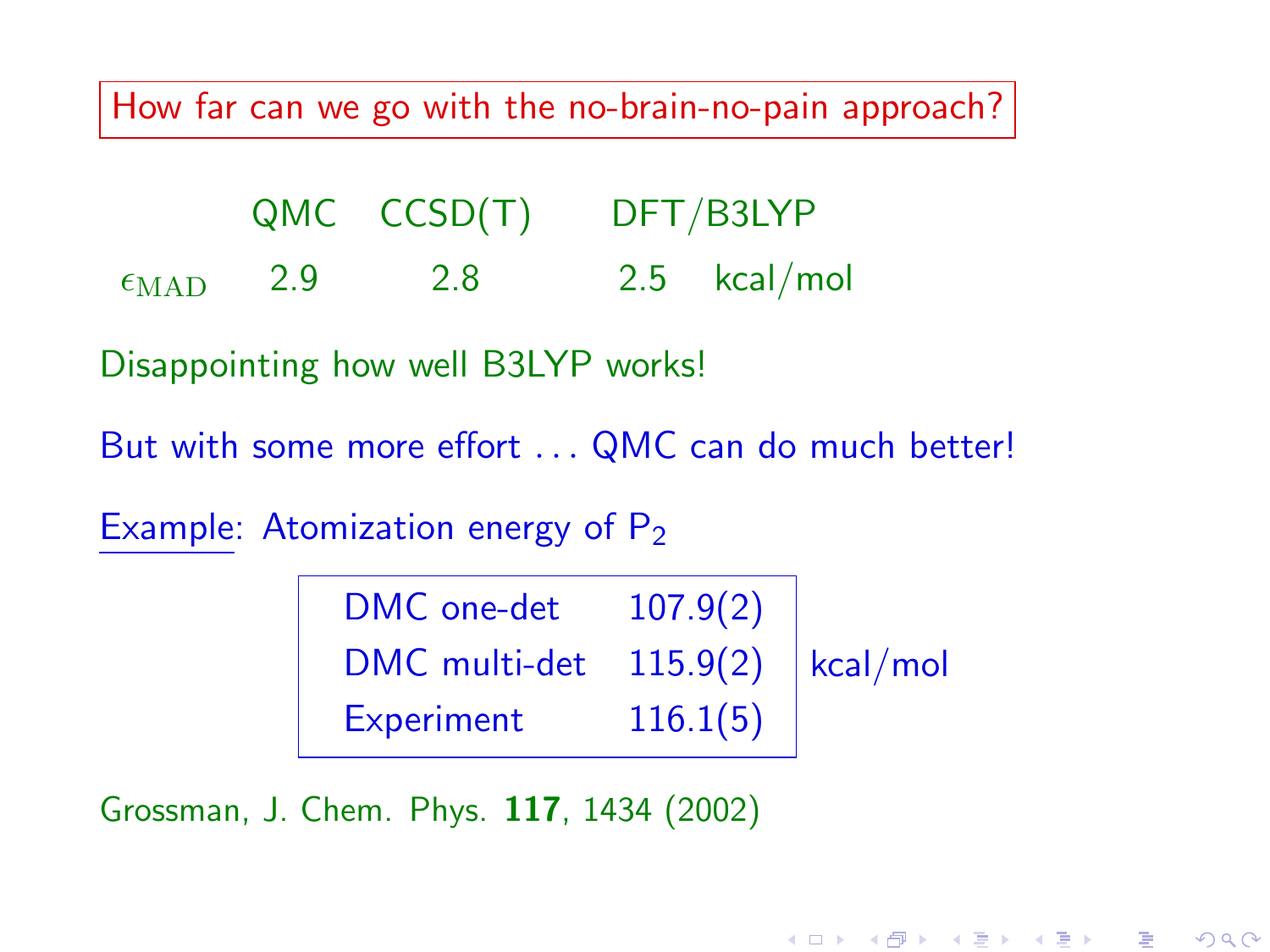Alleviating wave function bias by optimization

How do we obtain the parameters in the wave function?

$$
\Psi(\mathbf{r}_1,\ldots,\mathbf{r}_N)=\mathcal{J}\sum_k d_k D_k^{\dagger} D_k^{\perp}
$$



<sup>7</sup> 70 electrons and 21 atoms VTZ  $s-p$  basis  $+1$  polarization  $3 s + 3 p + 1 d$  functions for C, N, O  $2 s + 1 p$  for H

(ロ) (個) (星) (星)

准

 $2Q$ 

- **▷ Parameters in the Jastrow factor**  $\mathcal{J}$  ( $\approx$  100)
- $\triangleright$  CI coefficients  $d_k$  (< 10)
- $\triangleright$  Linear coefficients in expansion of the orbitals (5540!)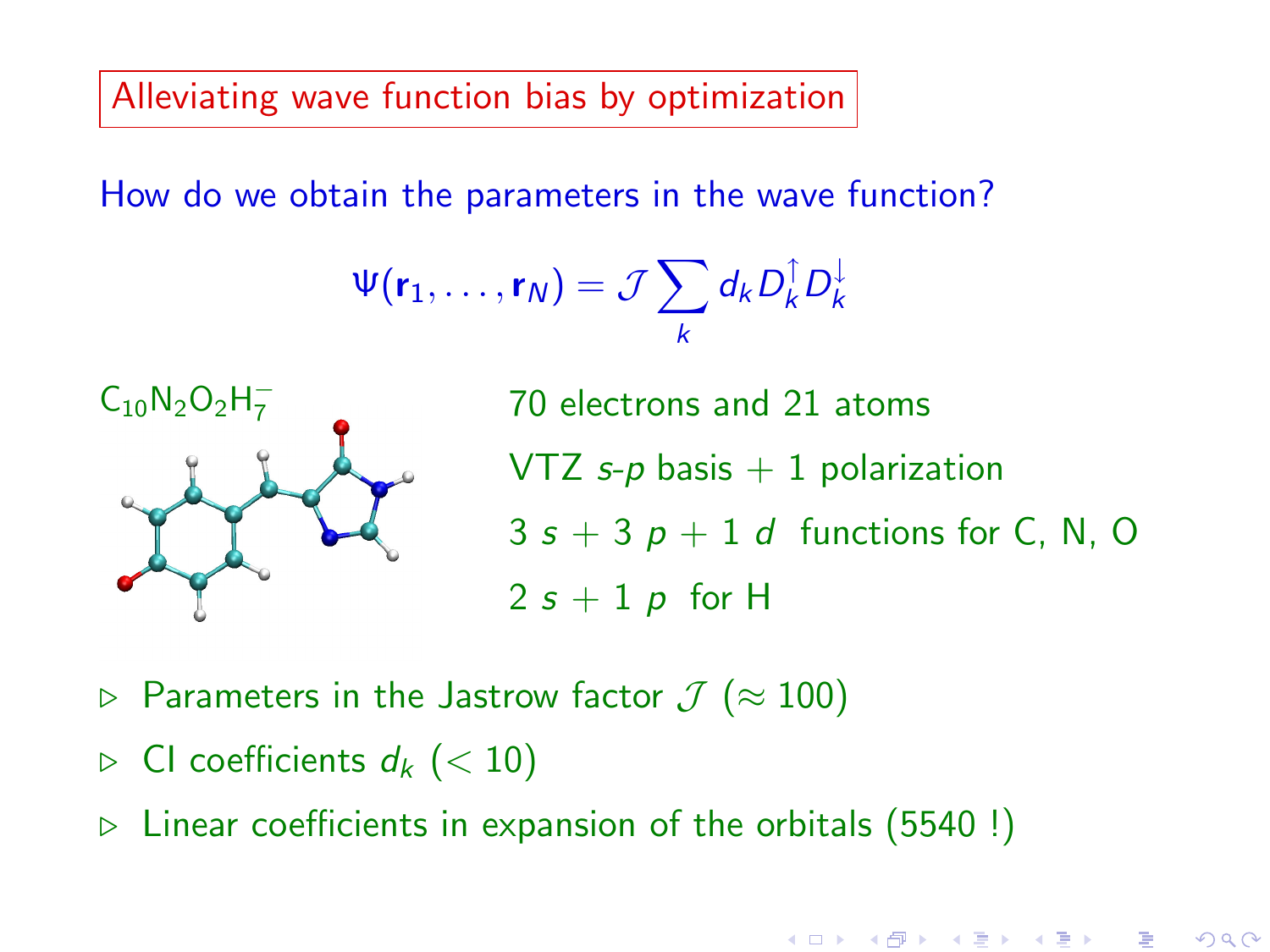Customary practice for optimizing wave function

Jastrow-Slater wave function

$$
\Psi(\mathbf{r}_1,\ldots,\mathbf{r}_N)=\mathcal{J}\sum_k d_k D_k^{\uparrow} D_k^{\downarrow}
$$

 $\triangleright$  Jastrow factor optimized in variance/energy minimization

 $\triangleright$  Orbitals and  $d_k$  coefficients in determinantal part are from

- Hartree-Fock or DFT (LDA, GGA, B3LYP . . .)
- CI or multi-configuration self-consistent-field calculation
- Optimized in variance minimization (small systems)
- $\circ$  Optimized in energy minimization (very simple for  $d_k$ )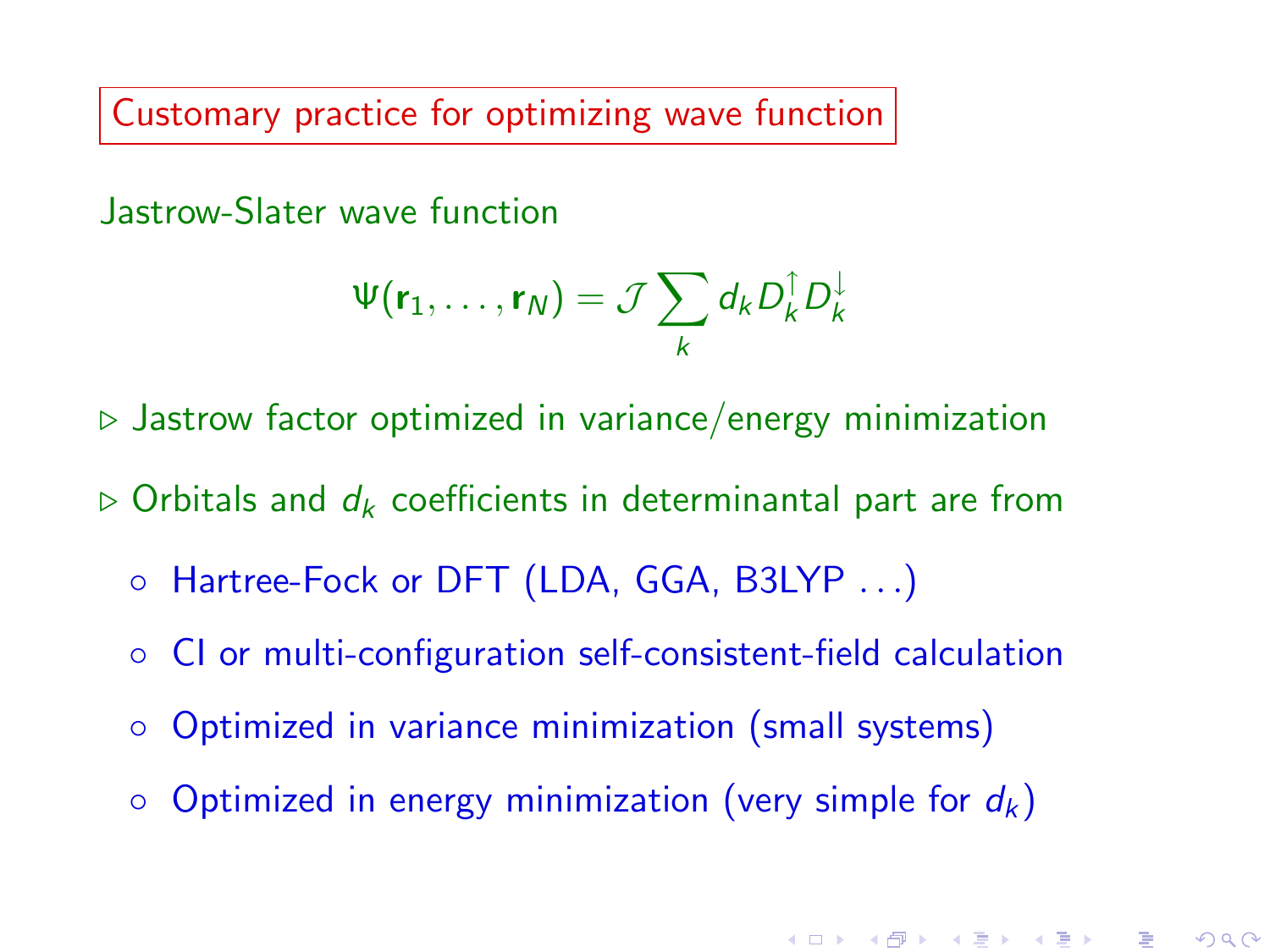Optimization of trial wave function

How do we find the best parameters in  $\Psi = \mathcal{J}\Phi$  ?

First thought | Let us minimize the energy!

$$
E_V=\frac{\int\! \mathrm{d}\mathbf{R}\, \Psi^*(\mathbf{R})\mathcal{H}\Psi(\mathbf{R})}{\int\, \mathrm{d}\mathbf{R}\, \Psi^*(\mathbf{R})\Psi(\mathbf{R})}=\!\!\int\! \mathrm{d}\mathbf{R}\, \frac{\mathcal{H}\Psi(\mathbf{R})}{\Psi(\mathbf{R})}\frac{|\Psi(\mathbf{R})|^2}{\int\, \mathrm{d}\mathbf{R}|\Psi(\mathbf{R})|^2}=\langle\frac{\mathcal{H}\Psi(\mathbf{R})}{\Psi(\mathbf{R})}\rangle_{\Psi^2}
$$

メロト メ御 トメ 君 トメ 君 トッ 君 い

 $299$ 

Straightforward minimization on finite MC sample will not work!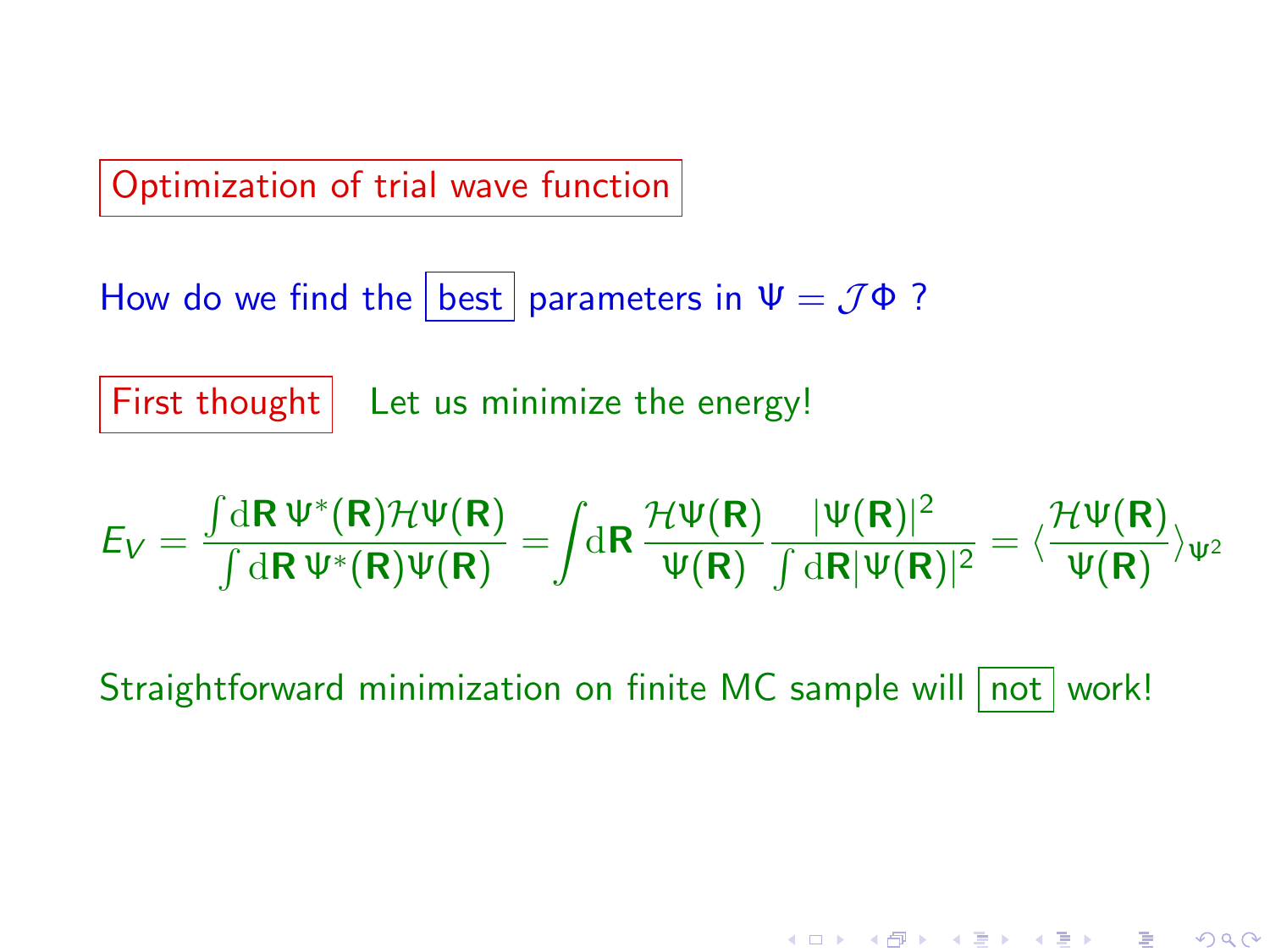Why problems with straightforward energy minimization?

Let us write the energy on a finite MC sample Sample  $\mathcal{N}_{\mathrm{conf}}$  configurations from  $\left|\Psi(\mathsf{R},\{\alpha_0\})\right|^2$  with Metropolis Energy of  $\Psi(\mathbf{R}, \{\alpha\})$  on this set of MC configurations

$$
E[\alpha] = \frac{1}{N_{\text{conf}}} \sum_{i=1}^{N_{\text{conf}}} \frac{\mathcal{H}\Psi(\mathbf{R}_i, \{\alpha\})}{\Psi(\mathbf{R}_i, \{\alpha\})} w_i
$$

where

$$
w_i = \left| \frac{\Psi(\mathbf{R}_i, \{\alpha\})}{\Psi(\mathbf{R}_i, \{\alpha_0\})} \right|^2 / \sum_{i=1}^{N_{\text{conf}}} \left| \frac{\Psi(\mathbf{R}, \{\alpha\})}{\Psi(\mathbf{R}, \{\alpha_0\})} \right|^2
$$

 $E[\alpha]$  on a finite MC sample is not bounded from below  $\Rightarrow$  Straightforward minimization of  $E[\alpha]$  does not work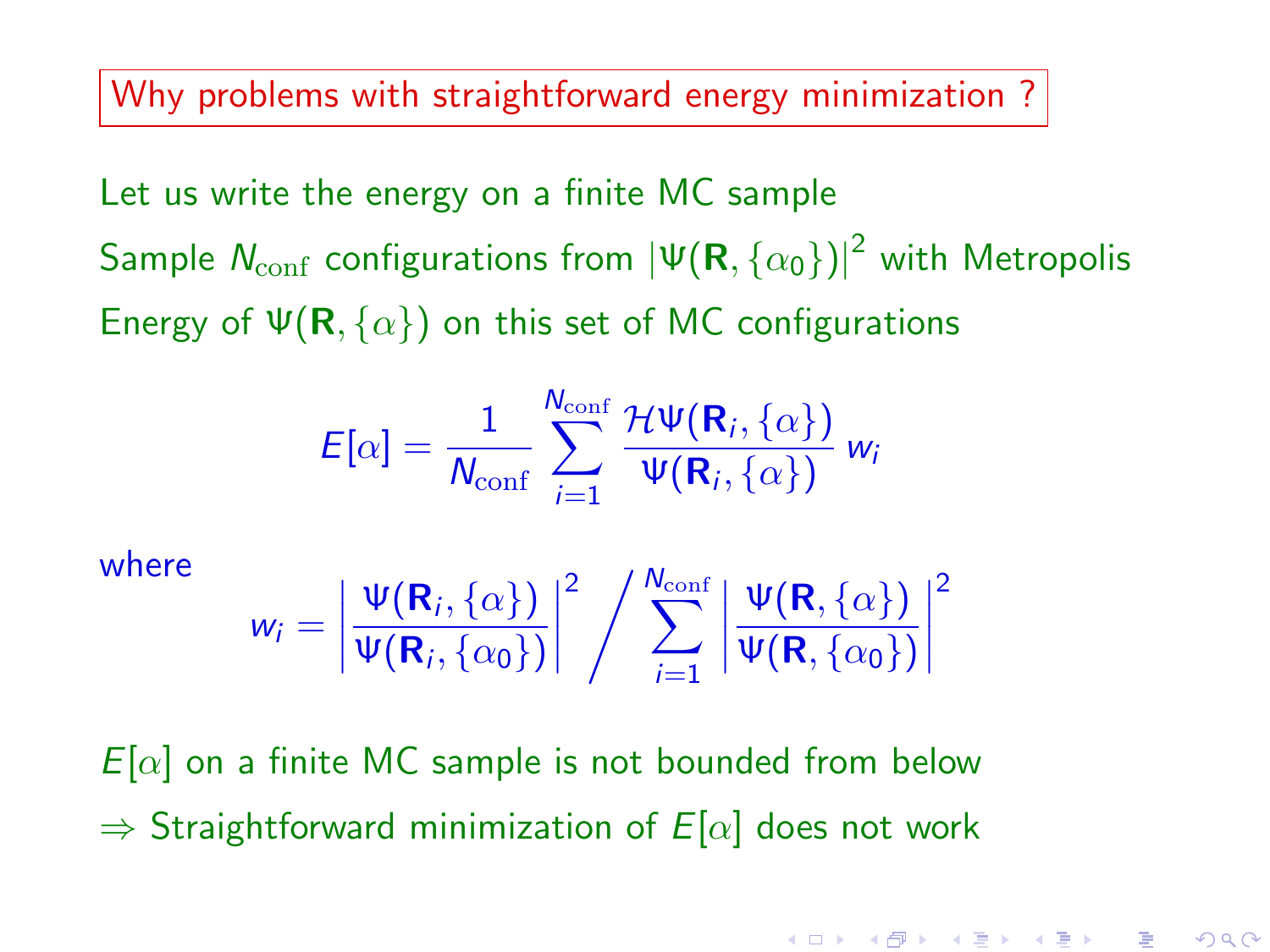Is variance minimization an alternative?

Minimize the variance of the local energy

$$
\sigma^2 = \frac{\langle \Psi | (\mathcal{H} - E_V)^2 | \Psi \rangle}{\langle \Psi | \Psi \rangle} = \langle (E_\text{L}(\textbf{R}) - E_V)^2 \rangle_{\Psi^2}
$$

Would this work?

Consider variance on a finite number of MC configurations

$$
\sigma^{2}[\alpha] = \sum_{i=1}^{N_{\text{conf}}} \left( \frac{\mathcal{H}\Psi(\mathbf{R}_{i}, \{\alpha\})}{\Psi(\mathbf{R}_{i}, \{\alpha\})} - \bar{E} \right)^{2} w_{i}
$$

 $\sigma^2$  has a known lower bound  $\begin{array}{c} \mid\sigma^2=0 \end{array}$ 

Robust and stable optimization for very small values of  $N_{\text{conf}}$ 

K ロ ▶ K 레 ▶ | K 회 ▶ | K 환 ▶ │ 환 │ ⊙ Q Q ⊙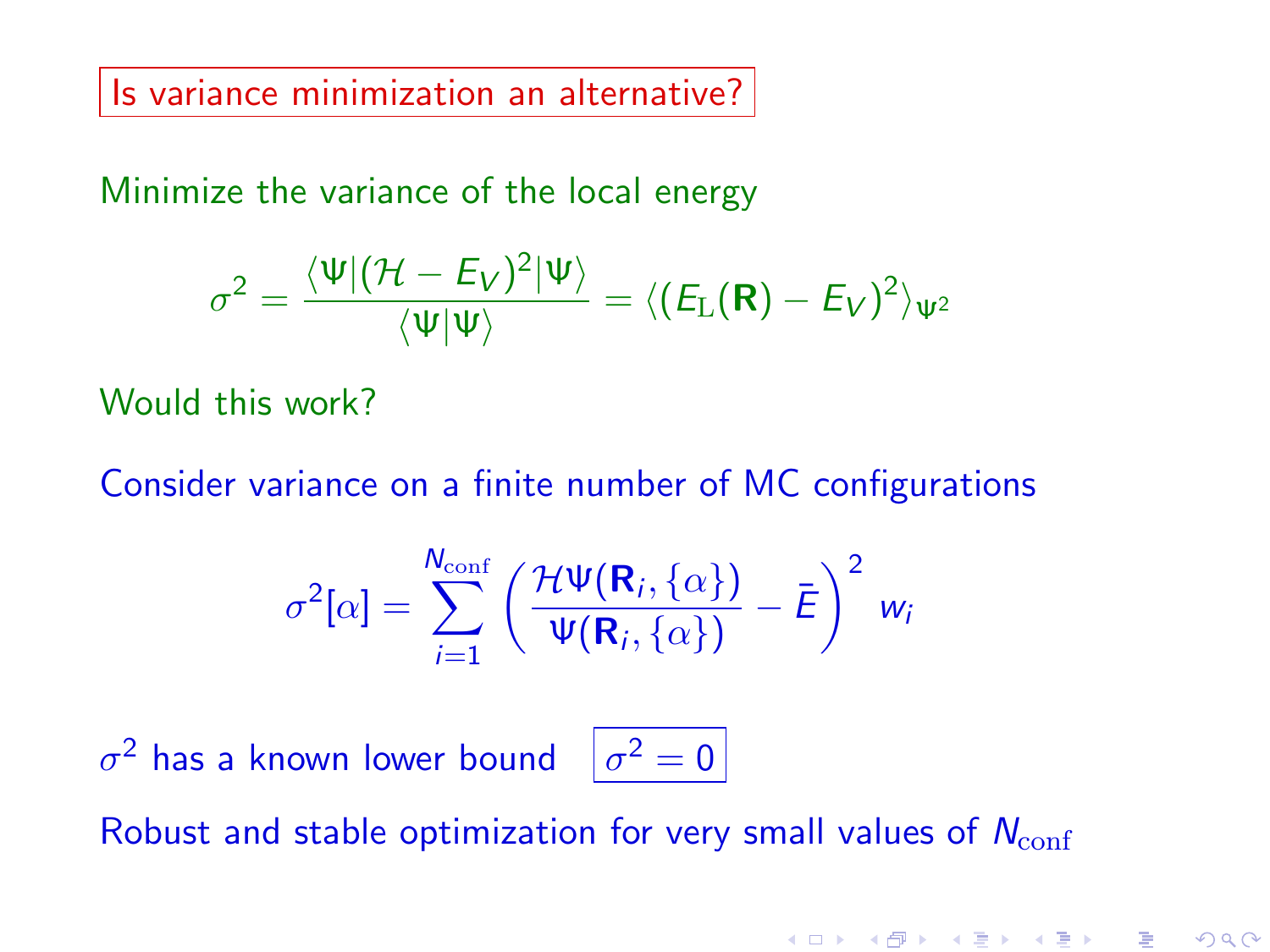$\triangleright$  Variance minimization on a fixed set of MC configurations

$$
\sigma^{2}[\alpha] = \sum_{i=1}^{N_{\text{conf}}} \left( \frac{\mathcal{H}\Psi(\mathbf{R}_{i}, \{\alpha\})}{\Psi(\mathbf{R}_{i}, \{\alpha\})} - \bar{E} \right)^{2} w_{i}
$$

- $\circ$   $\overline{E}$  substituted with  $E_{\text{guess}}$  a bit smaller than current estimate  $\overline{E}$  $\Leftrightarrow$  Minimize a combination of variance and energy
- $\circ$  w<sub>i</sub> must be limited to a max value (or some  $R_i$  may dominate)
- $\circ$   $N_{\text{conf}} = 2000$ -3000 for 100 parameters in as many as 800 dim
- $\triangleright$  Variance minimization on-the-fly by computing gradient/Hessian See next week lecture by Umrigar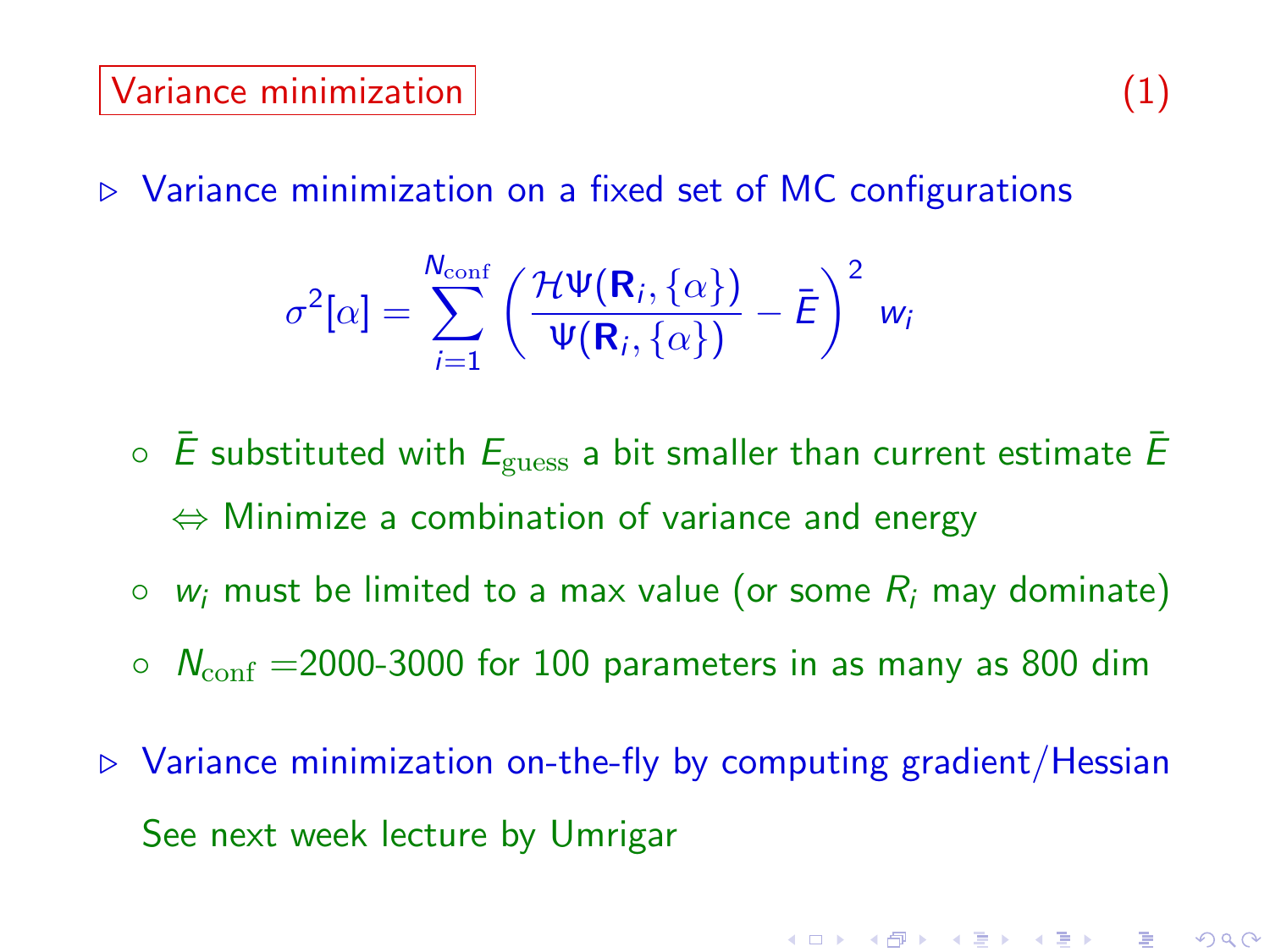## Variance minimization (2)

# Other advantages

- $\triangleright$  All eigenstates have zero variance
	- $\Rightarrow$  It is possible to optimize true excited states
- $\triangleright$  Cusp conditions or other constraints easily added  $\Rightarrow$  Minimize  $\chi^2 = \sigma^2 +$  penalty functions
- $\triangleright$  Efficient procedures to optimize a sum of squares
	- e.g. Levenberg-Marquard

# Main disadvantage

 $\triangleright$  It is variance not energy minimization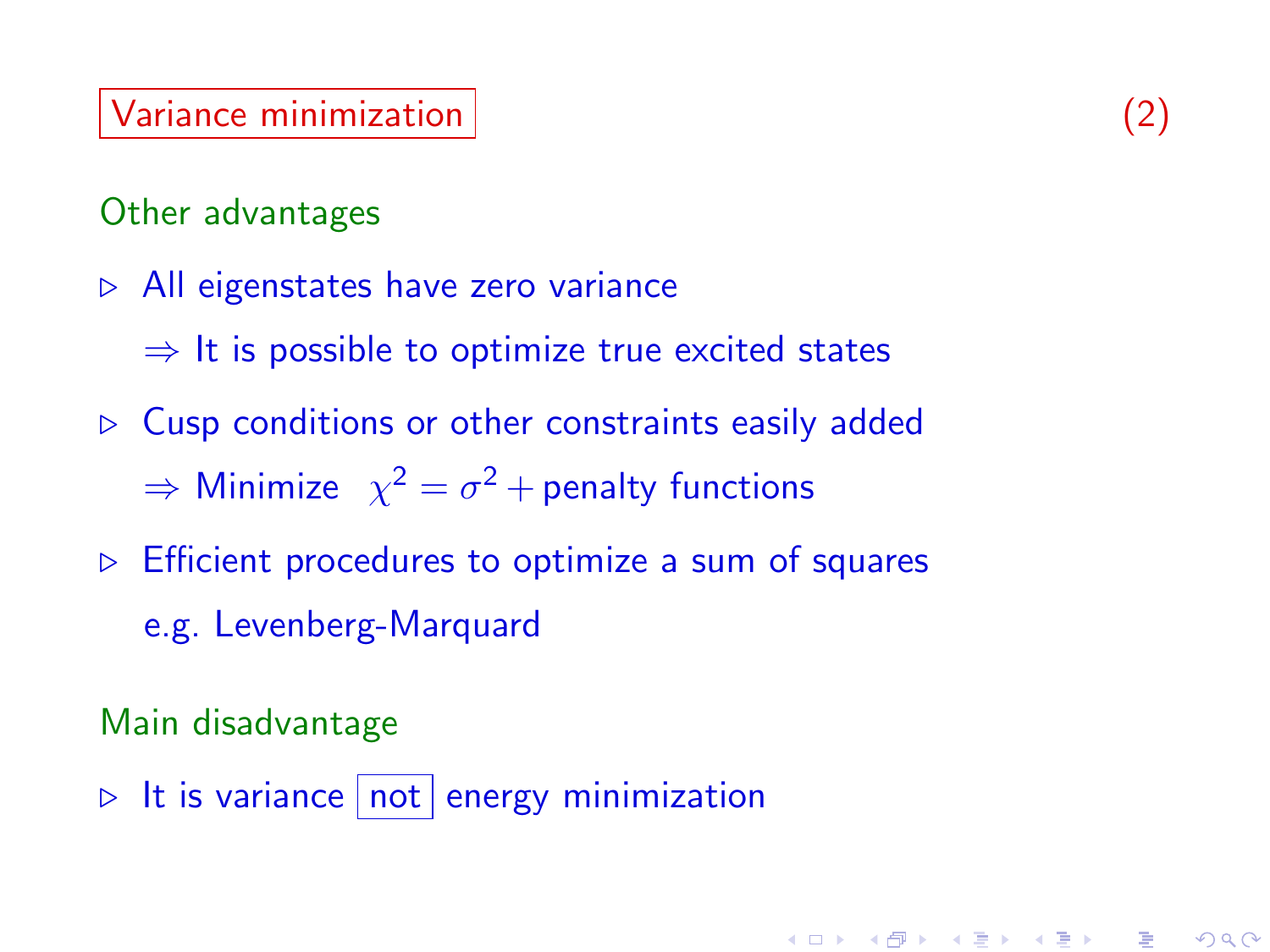What about energy minimization?

We want the parameters in Ψ which give lowest VMC energy

But it would seem simple !?!

Let us compute gradient and Hessian of the energy in VMC

세미 시세 제품 시 제품 시 제품 시 시 품 시

 $2Q$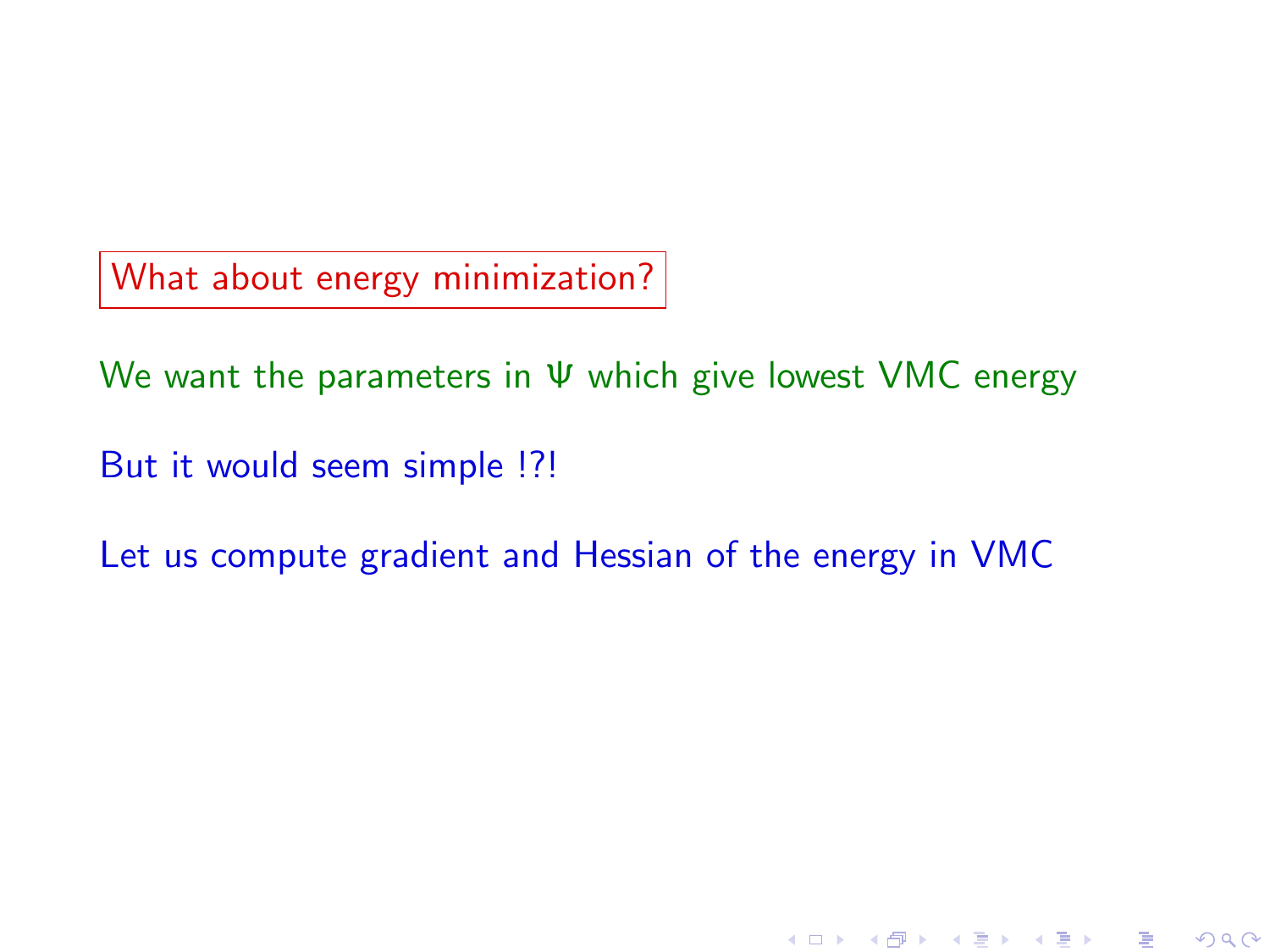Energy minimization and statistical fluctuations

Wave function  $\Psi$  depends on parameters  $\{\alpha_k\}$ Energy and derivatives of the energy wrt parameters  $\{\alpha_k\}$  are

$$
E_V = \int dR \frac{\mathcal{H}\Psi(\mathbf{R})}{\Psi(\mathbf{R})} \frac{|\Psi(\mathbf{R})|^2}{\int dR |\Psi(\mathbf{R})|^2} = \langle E_L \rangle_{\Psi^2}
$$

$$
\partial_k E_V = \left\langle \frac{\partial_k \Psi}{\Psi} E_L + \frac{\mathcal{H}\partial_k \Psi}{\Psi} - 2E_V \frac{\partial_k \Psi}{\Psi} \right\rangle_{\Psi^2}
$$

$$
= \left[ 2 \left\langle \frac{\partial_k \Psi}{\Psi} (E_L - E_V) \right\rangle_{\Psi^2} \right]
$$

The last expression is obtained using Hermiticity of  $H$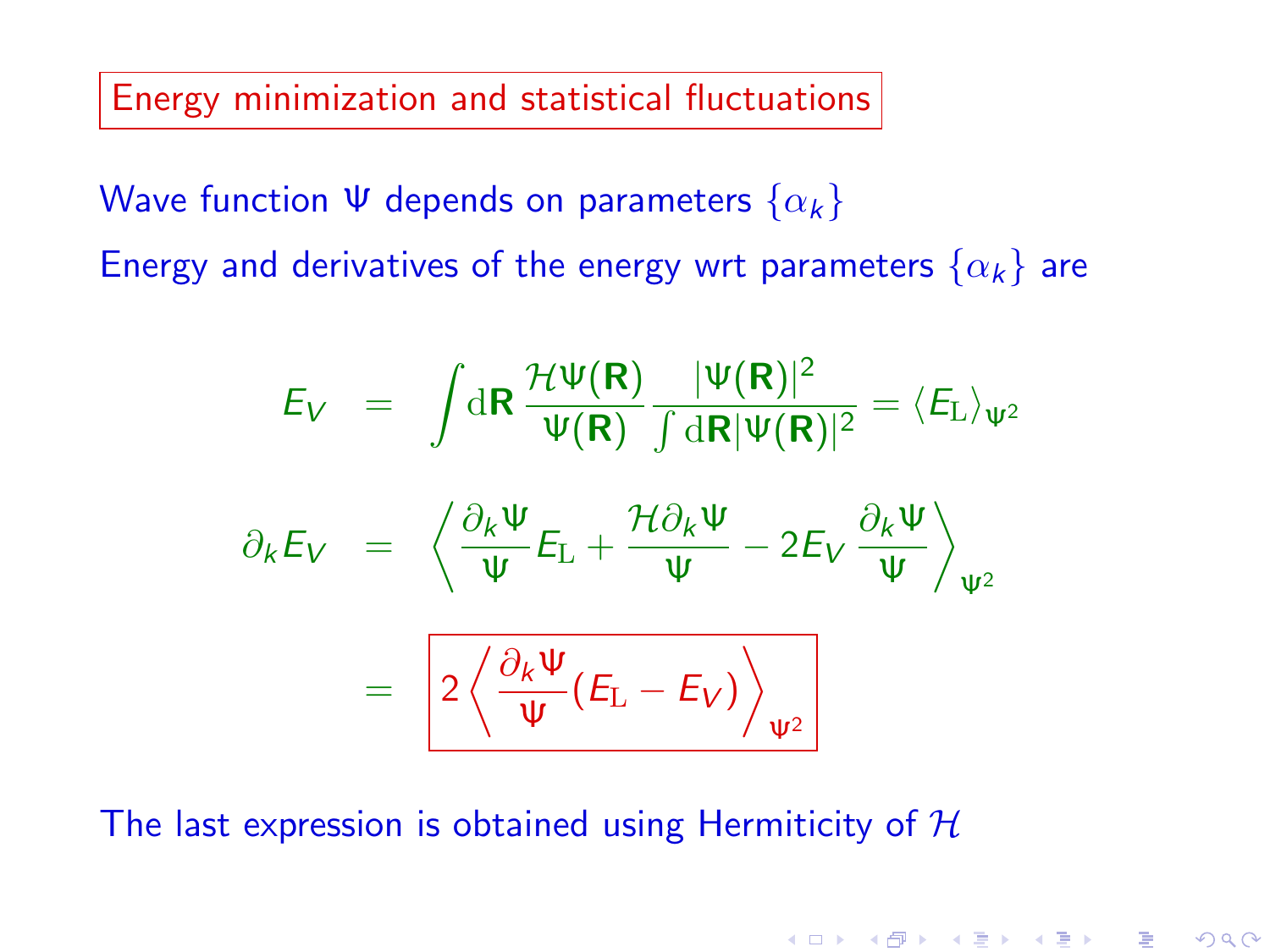Use gradient/Hessian expressions with smaller fluctuations

Two mathematically equivalent expressions of the energy gradient

$$
\partial_k E_V = \left\langle \frac{\partial_k \Psi}{\Psi} E_{\mathrm{L}} + \frac{\mathcal{H} \partial_k \Psi}{\Psi} - 2 E_V \frac{\partial_k \Psi}{\Psi} \right\rangle_{\Psi^2} = \left[ 2 \left\langle \frac{\partial_k \Psi}{\Psi} (E_{\mathrm{L}} - E_V) \right\rangle_{\Psi^2} \right]
$$

Why using the last expression?



K ロ ▶ (K @ ) (K @ ) (高 )

 $2Q$ 

Lower fluctuations  $|\rightarrow 0$  as  $\Psi \rightarrow \Psi_0$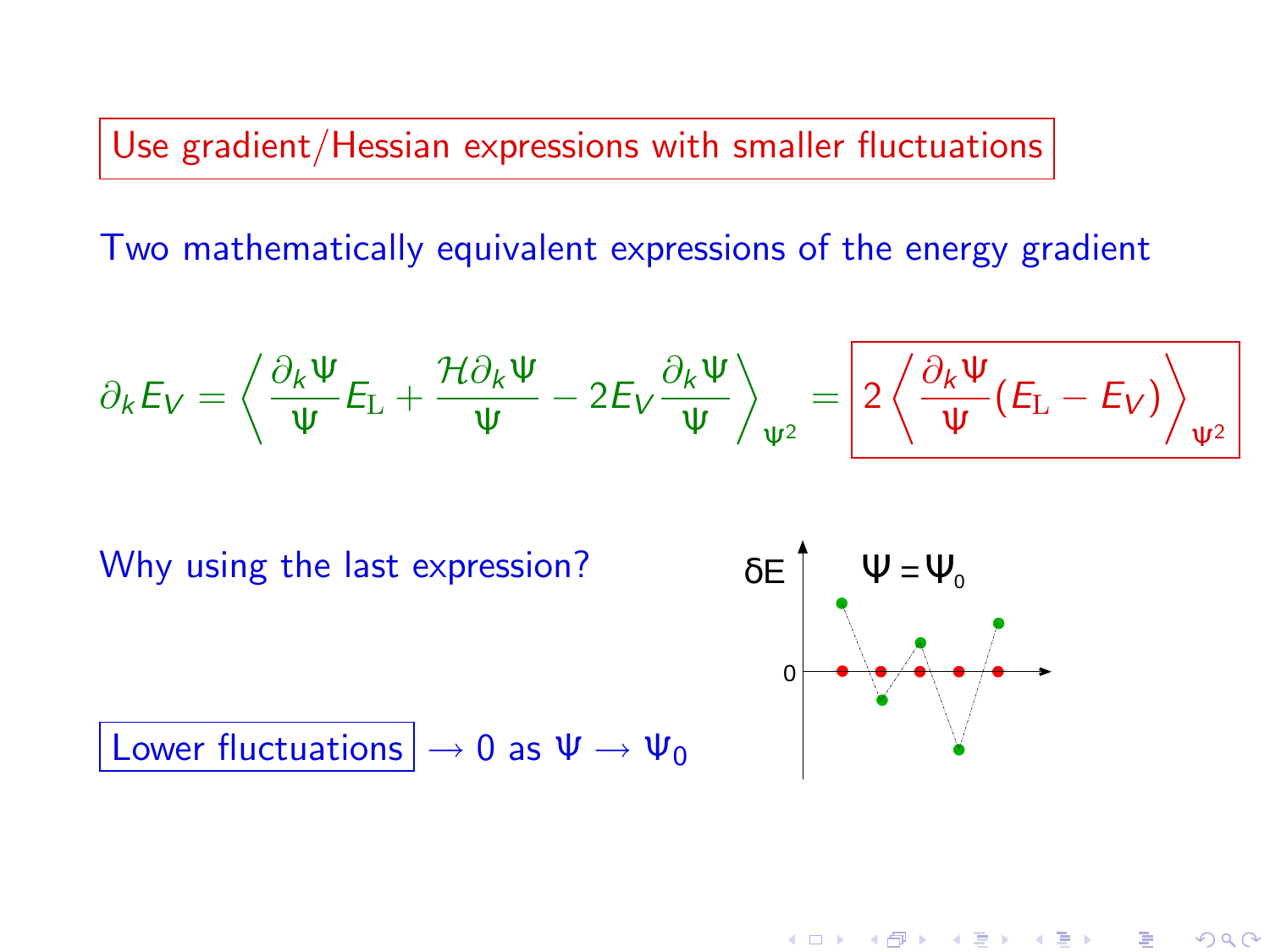Computation of Hessian  $\rightarrow$  Play similar tricks as for the gradient!

Rewrite expression in terms of covariances

 $\rightarrow \langle ab \rangle - \langle a \rangle \langle b \rangle$  usually smaller fluctuations than  $\langle ab \rangle$ 



5 orders of magnitude efficiency gain wrt use of original Hessian

C. Umrigar and C. Filippi, PRL 94, 150201 (2005)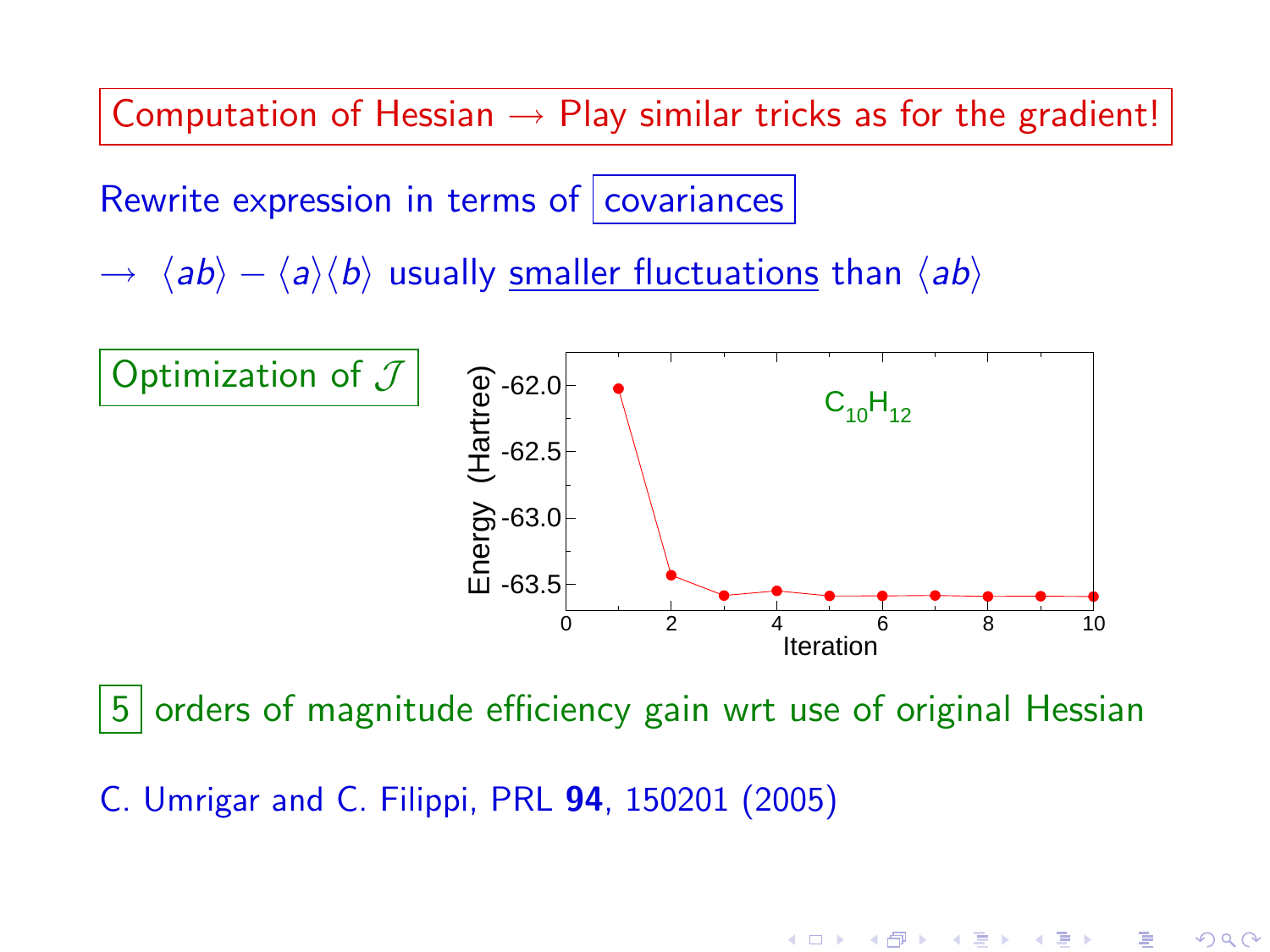# Energy minimization is possible

. . . with simple modifications of straightforward approach

Various energy minimization schemes are available:

- $\triangleright$  Stochastic reconfiguration (Sorella, Casula)
- $\triangleright$  Energy fluctuation potential (Fahy, Filippi, Prendergast, Schautz)
- $\triangleright$  Perturbative method (Filippi, Scemama)
- $\triangleright$  Hessian method (Umrigar, Filippi, Sorella)
- . Linear method (Nightingale, Umrigar, Toulouse, Filippi, Sorella)

K ロ K K @ K K X 할 K K 할 K ( 할 K )

 $2Q$ 

See next week lecture by Umrigar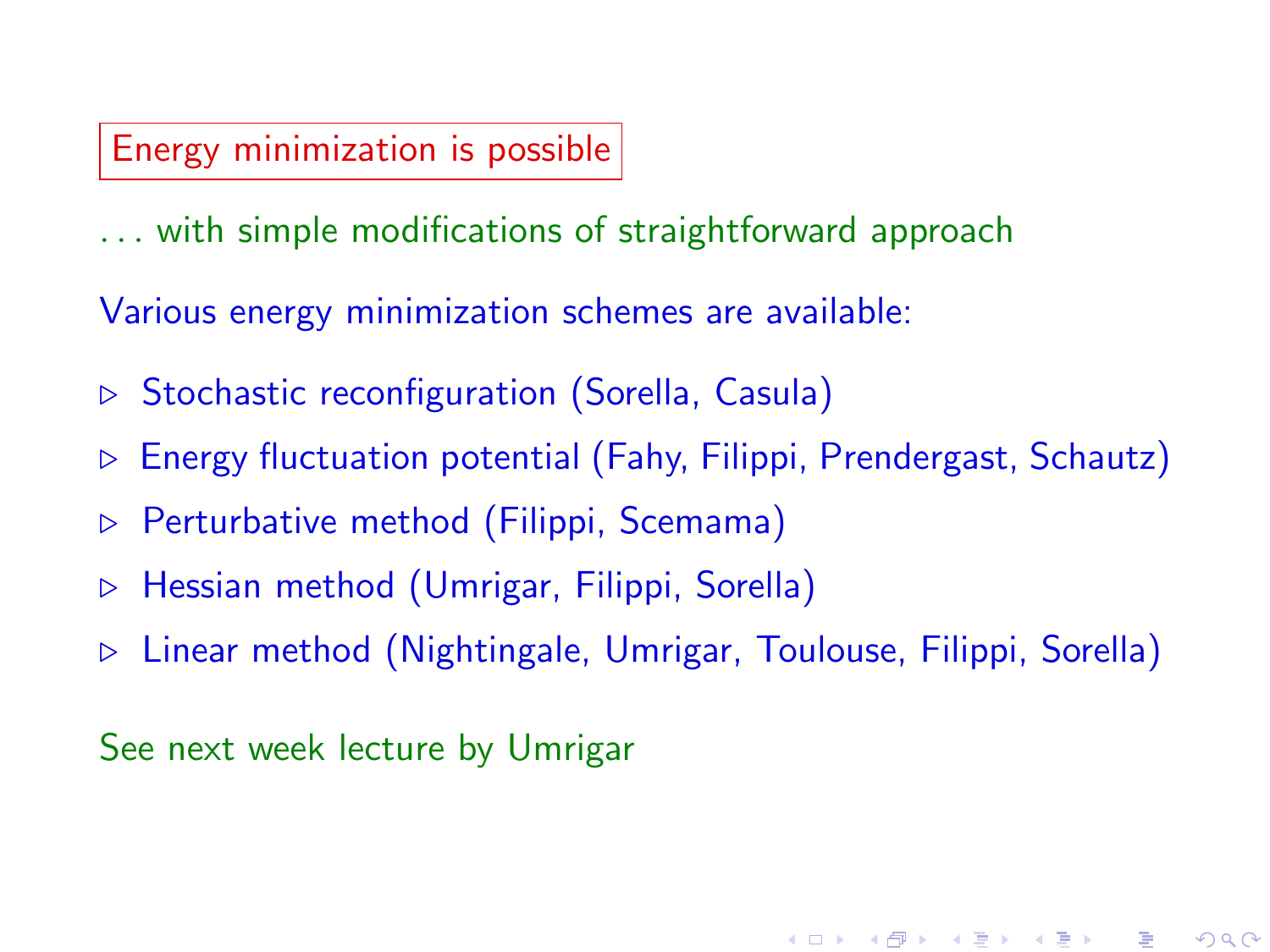Importance of optimizing the wave function

Example: Excitation energy of hexatriene  $(C_6H_8)$ 



| <b>State</b>                                            | <b>Wave function</b> | $E_{VMC}$    | $E_{\rm DMC}$ | $\Delta E$ (eV) |
|---------------------------------------------------------|----------------------|--------------|---------------|-----------------|
| $\frac{1}{4}$ $A_g$ <sup><math>\frac{1}{2}</math></sup> | НF                   | $-38.684(1)$ | $-38.7979(7)$ |                 |
|                                                         | <b>B3LYP</b>         | $-38.691(1)$ | $-38.7997(7)$ |                 |
|                                                         | optimized            | $-38.691(1)$ | $-38.7992(7)$ |                 |
| $1^1B_u$                                                | CAS(2,2)             | $-38.472(1)$ | $-38.5910(7)$ | 5.63(3)         |
|                                                         | <b>B3LYP</b>         | $-38.482(1)$ | $-38.6030(7)$ | 5.35(3)         |
|                                                         | optimized            | $-38.493(1)$ | $-38.6069(8)$ | 5.23(3)         |
| expt.                                                   |                      |              |               | 5.22            |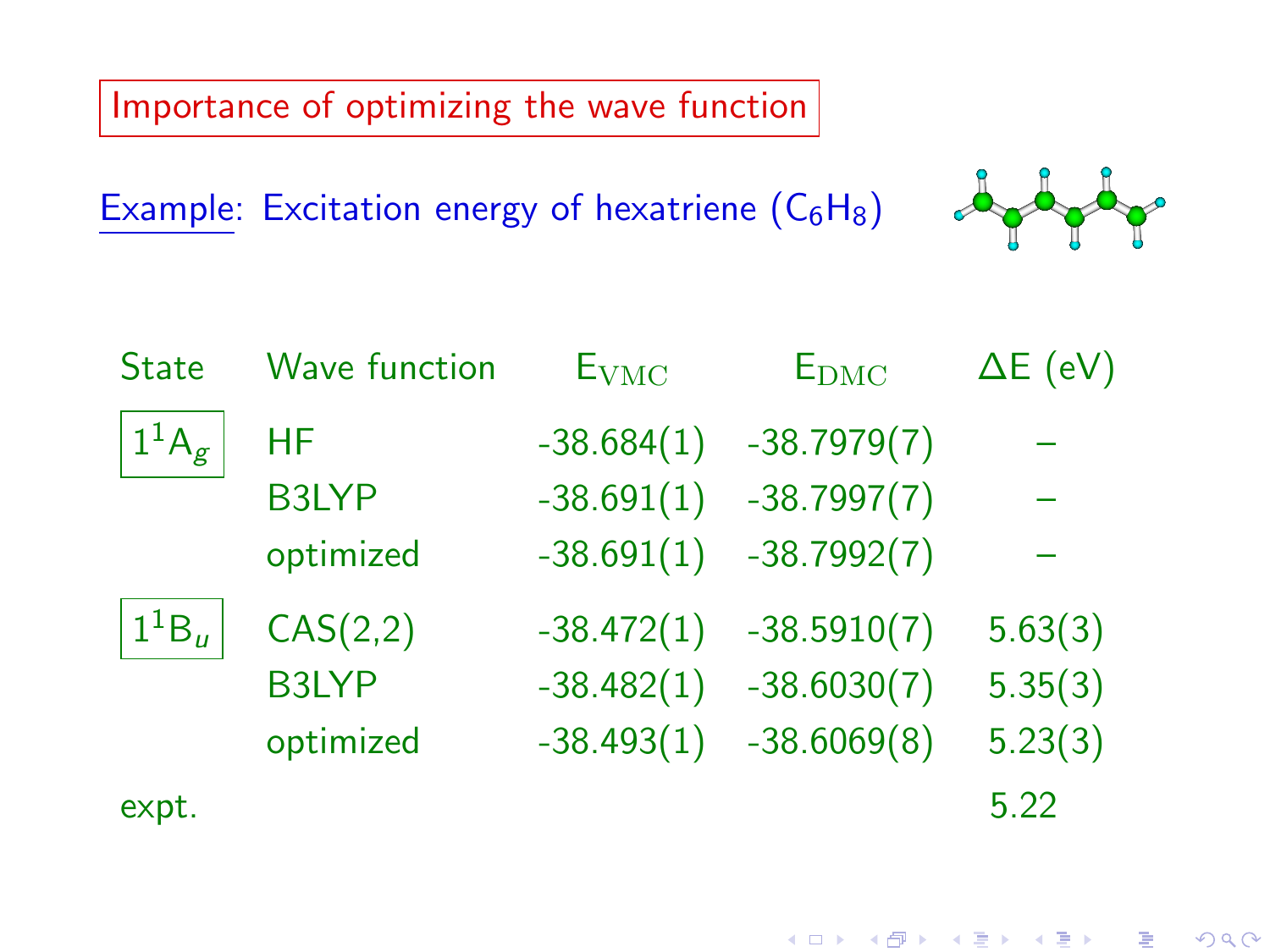Fixed-node diffusion Monte Carlo and excited states

Finds the best solution with the same nodes as trial Ψ

Is fixed-node DMC variational?

For lowest state in each 1-dim irreducible representation

What about "real" excited states?

In general, exact excited state for exact nodal structure

For excited states, even bigger role of the trial wave function

K ロ ▶ K 레 ▶ K 제 라 X 제 라 사 제 라 다 가 되어 주시다.

 $\rightarrow$  Enforces fermionic antisymmetry  $+$  selects the state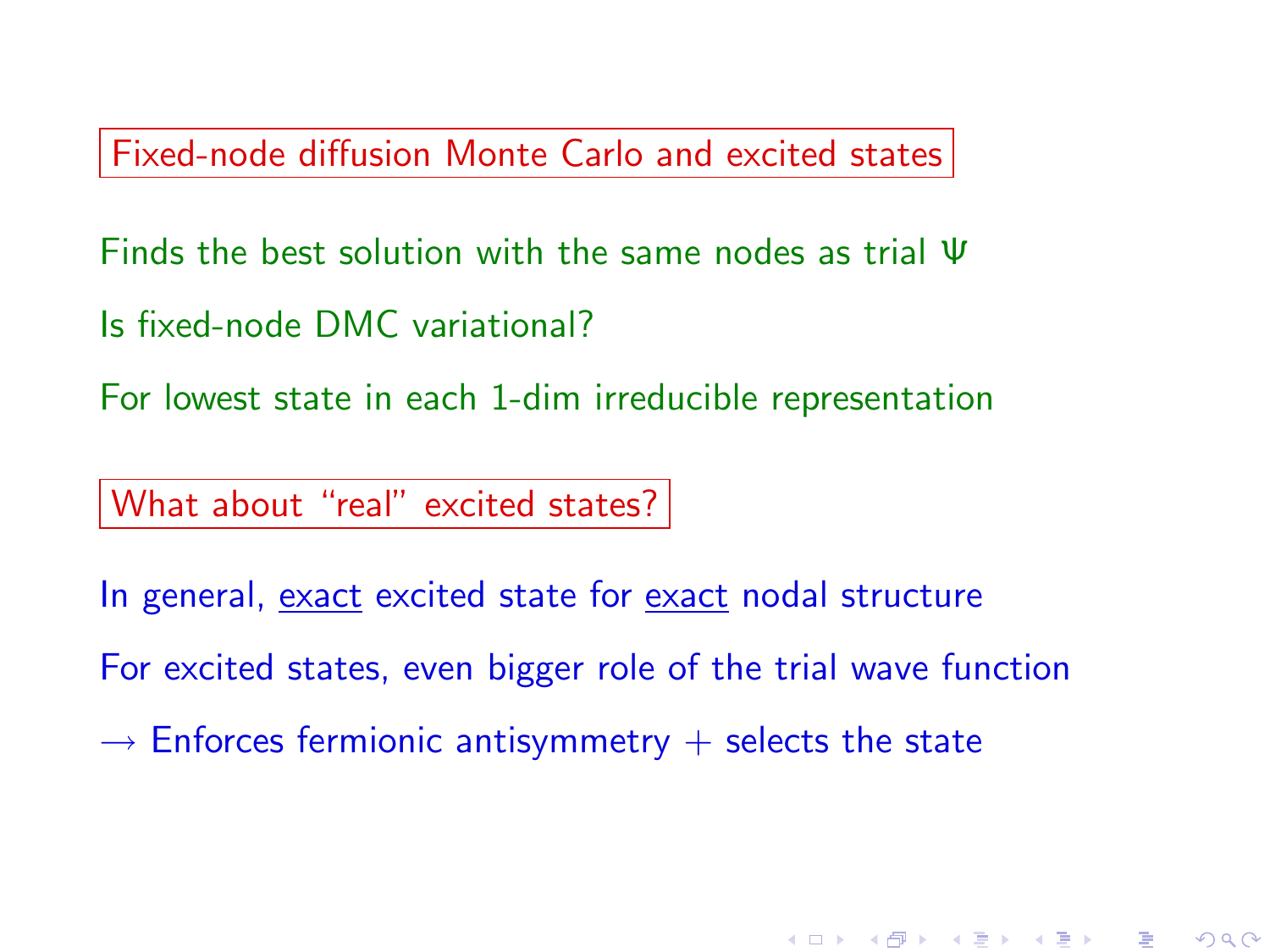Excited states and the trial wave function

Dependence of DMC energy from wave function  $\Psi = \mathcal{J} \big| \sum_i c_i D_i$ 

Lowest singlet excitation along torsional path of formaldimine



At 0<sup>°</sup> and 90<sup>°</sup>, ground and excited states have different symmetry Otherwise, same symmetry  $\rightarrow$  "Real" excited state

(ロ) (個) (星) (星)

 $2Q$ 

一種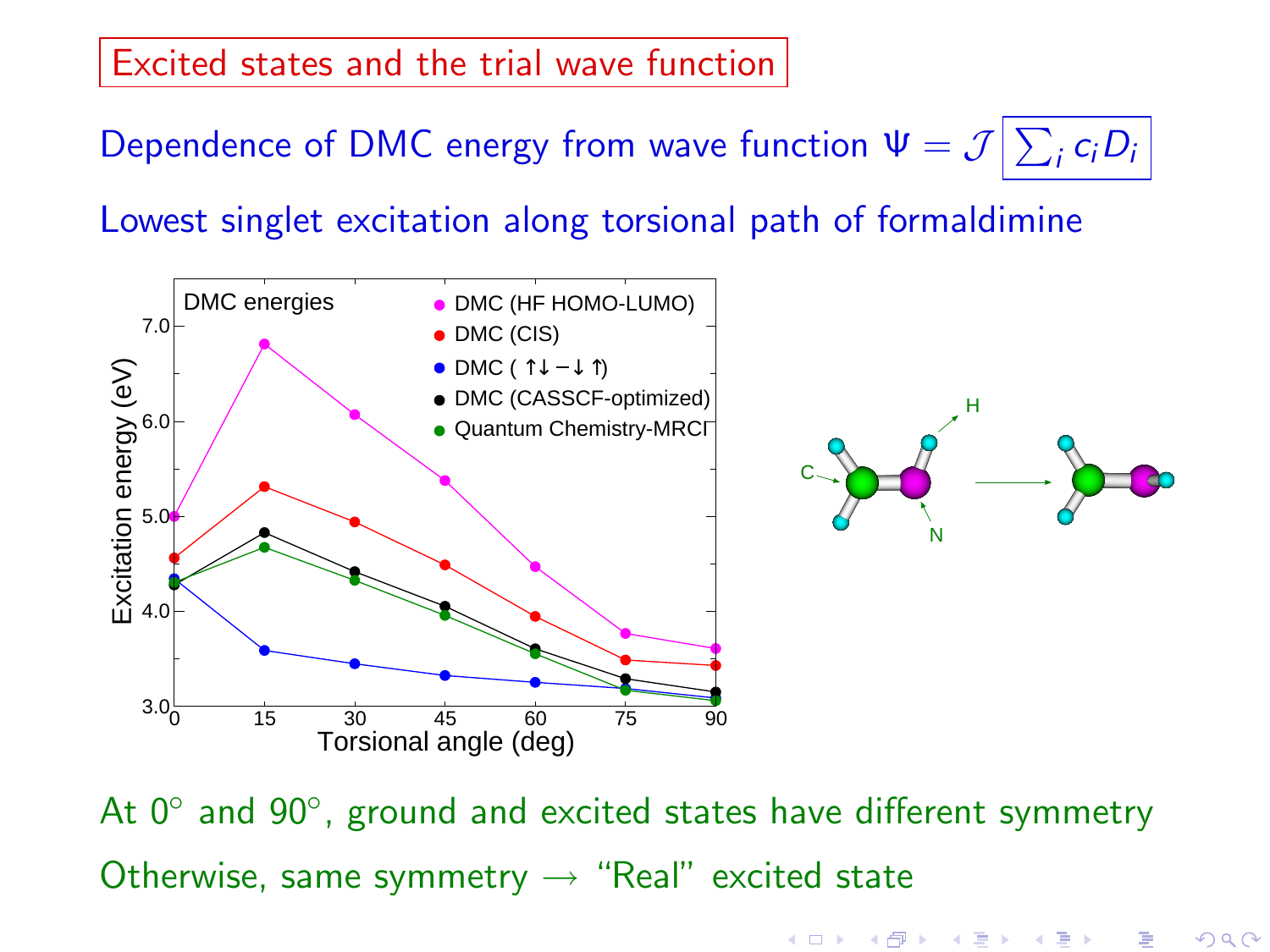### Excited state optimal wave function

Wave functions for multiple states of the same symmetry

$$
\Psi_I(\mathbf{r}_1,\ldots,\mathbf{r}_N)=\sum_i\,c_i^I\,\mathcal{J}(\mathbf{r}_1,\ldots,\mathbf{r}_N)\times D_i(\mathbf{r}_1,\ldots,\mathbf{r}_N)
$$

Common set of parameters in  $\mathcal J$  and  $D_i$  but different coefficients  $c_i^j$ 

Optimize parameters in  $\mathcal J$  and  $D_i$  by state averaging

$$
E_{\text{SA}} = \sum_{I} w_{I} \frac{\langle \Psi_{I} | \mathcal{H} | \Psi_{I} \rangle}{\langle \Psi_{I} | \Psi_{I} \rangle}
$$

and preserve orthogonality through coefficients  $c_i^{\prime}$ 

Schautz and Filippi, J. Chem. Phys. 120, 10931 (2004); Filippi (2007)

K ロ K K 御 K K W B K W B K W B B

 $2Q$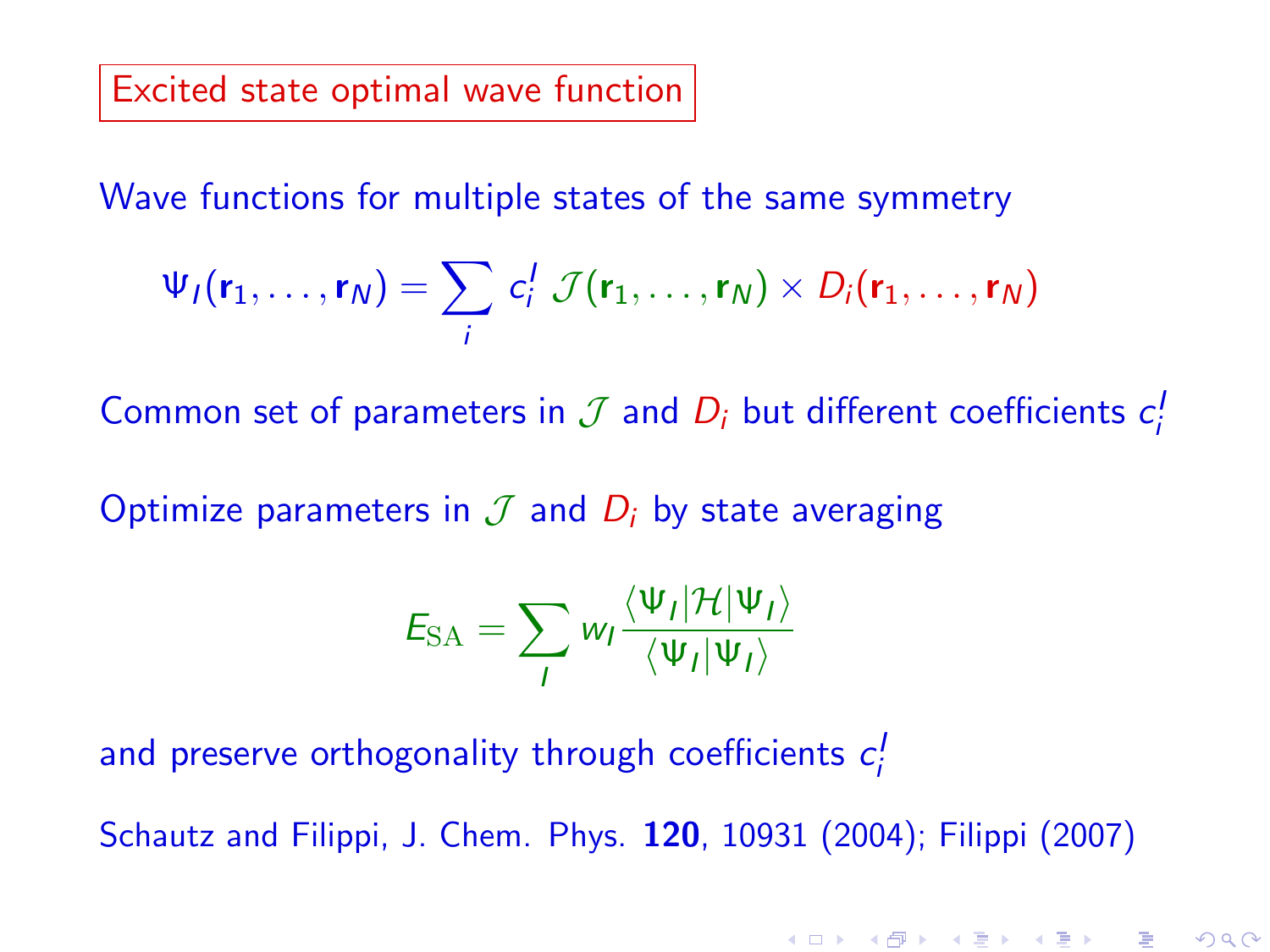Excitation energies of ethene  $C_2H_4$ 

Difficulties: Valence-Rydberg mixing  $+$  core relaxation



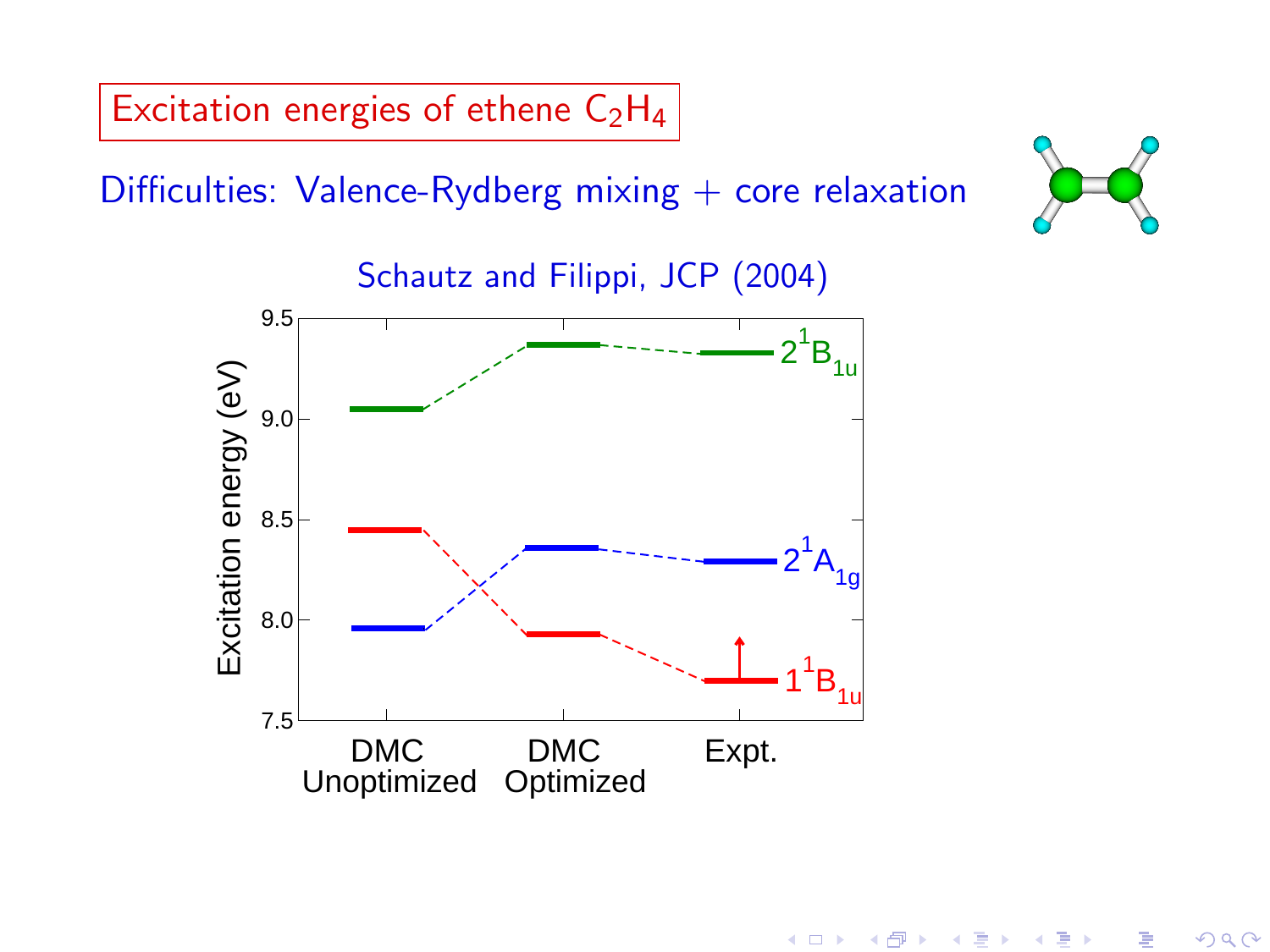Correlated sampling in VMC

Given two operators  $O, O'$  and wave functions  $\Psi, \Psi',$  compute

$$
\overline{\tilde{\mathcal{O}}'}-\bar{\mathcal{O}}=\frac{\langle\Psi'|\mathcal{O}'|\Psi'\rangle}{\langle\Psi'|\Psi'\rangle}-\frac{\langle\Psi|\mathcal{O}|\Psi\rangle}{\langle\Psi|\Psi\rangle}
$$

Do NOT perform independent runs  $\rightarrow$  Use correlated sampling

To compute differences more accurately than separate quantities

K ロ X K @ X X B X X B X → B

 $299$ 

Example: Map out potential energy surface  $\Rightarrow$  Compute  $\Delta E$ 

 $\text{DFT}/\text{QC}$  methods  $\rightarrow$  Smoothly varying (systematic) error

Again problems in QMC with statistical fluctuations!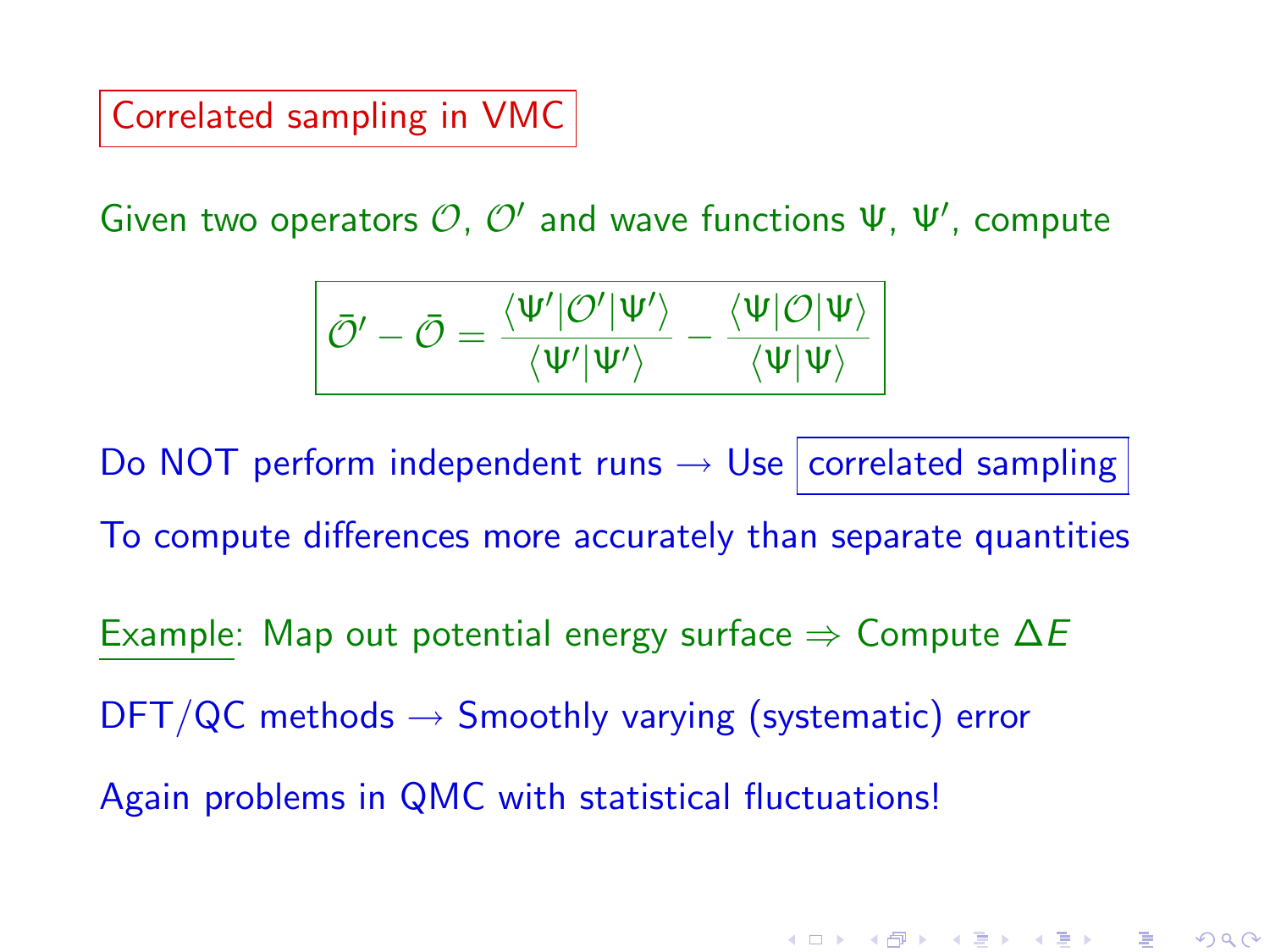Interatomic forces and geometry optimization

Customary practice: Use DFT or QC geometries

One possible route  $\rightarrow$  Compute forces by finite differences

Why problems with statistical fluctuations?

Example: Energy of a dimer versus bond length



K ロ K K 御 K K W B K W B K W B B

 $2Q$ 

 $\Rightarrow$  Forces cannot be computed from independent runs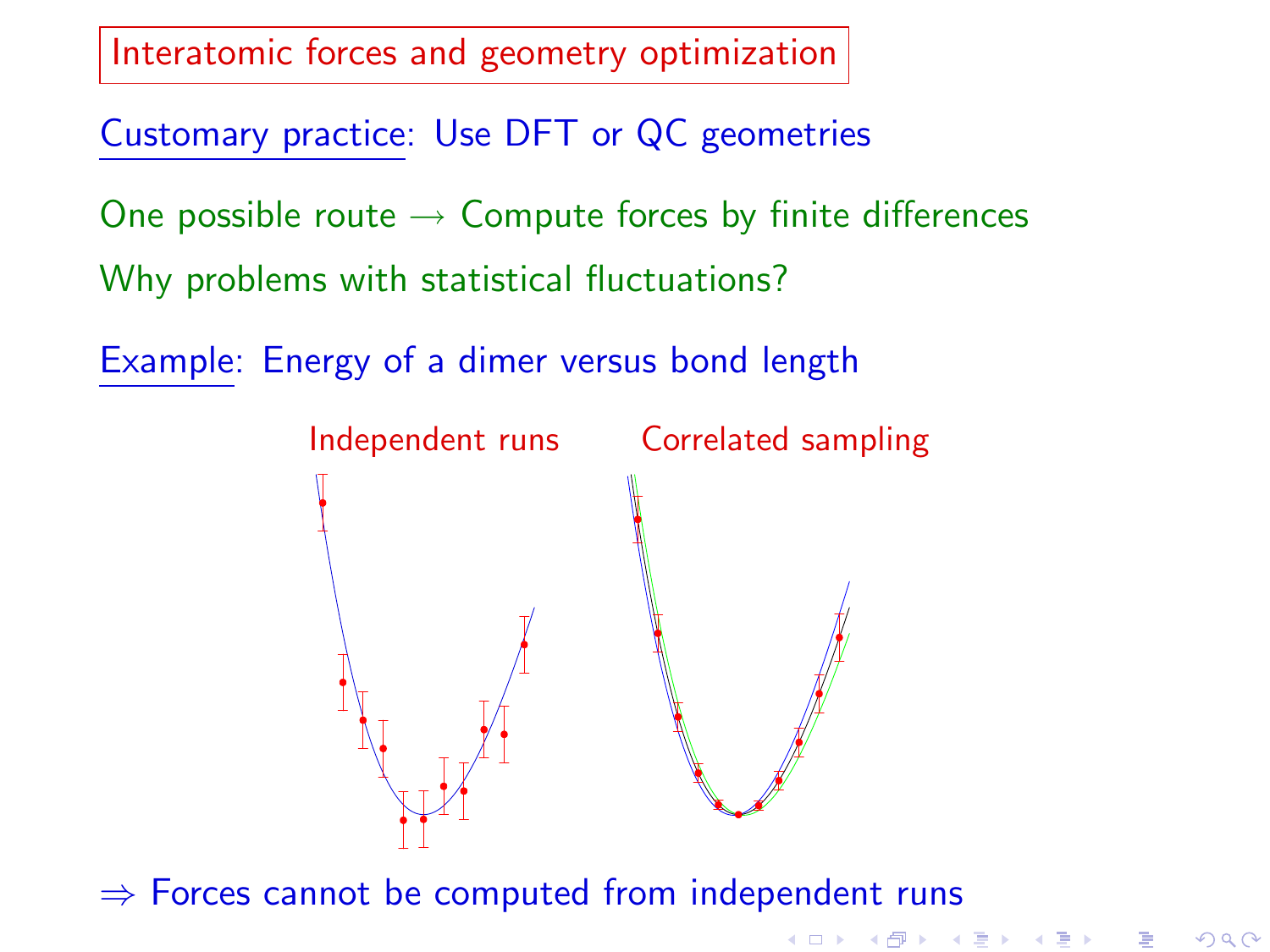Correlated sampling: The computation of potential energy surfaces

Primary geometry  $\rightarrow$   $\mathcal{H}$   $\Psi$   $E$ Secondary geometry  $\rightarrow$   $\mathcal{H}_s$   $\Psi_s$   $E_s$ 

$$
\mathit{E}_{\mathrm{s}}-\mathit{E}=\frac{\langle\Psi_{\mathrm{s}}|\mathcal{H}_{\mathrm{s}}|\Psi_{\mathrm{s}}\rangle}{\langle\Psi_{\mathrm{s}}|\Psi_{\mathrm{s}}\rangle}-\frac{\langle\Psi|\mathcal{H}|\Psi\rangle}{\langle\Psi|\Psi\rangle}
$$

No independent runs  $\rightarrow$  MC configurations only from reference  $\Psi^2$ 

$$
E_{\rm s}-E = \frac{1}{N_{\rm conf}}\sum_{i=1}^{N_{\rm conf}}\left\{\frac{\mathcal{H}_{\rm s}\Psi_{\rm s}(\mathbf{R}_i)}{\Psi_{\rm s}(\mathbf{R}_i)}w_i-\frac{\mathcal{H}\Psi(\mathbf{R}_i)}{\Psi(\mathbf{R}_i)}\right\}
$$

$$
w_i = |\Psi_{\rm s}(\mathbf{R}_i)/\Psi(\mathbf{R}_i)|^2/\frac{1}{N_{\rm conf}}\sum_{j=1}^{N_{\rm conf}}|\Psi_{\rm s}(\mathbf{R}_j)/\Psi(\mathbf{R}_j)|^2
$$

Efficient if  $w_i \approx 1$  and H and  $H_s$  closely related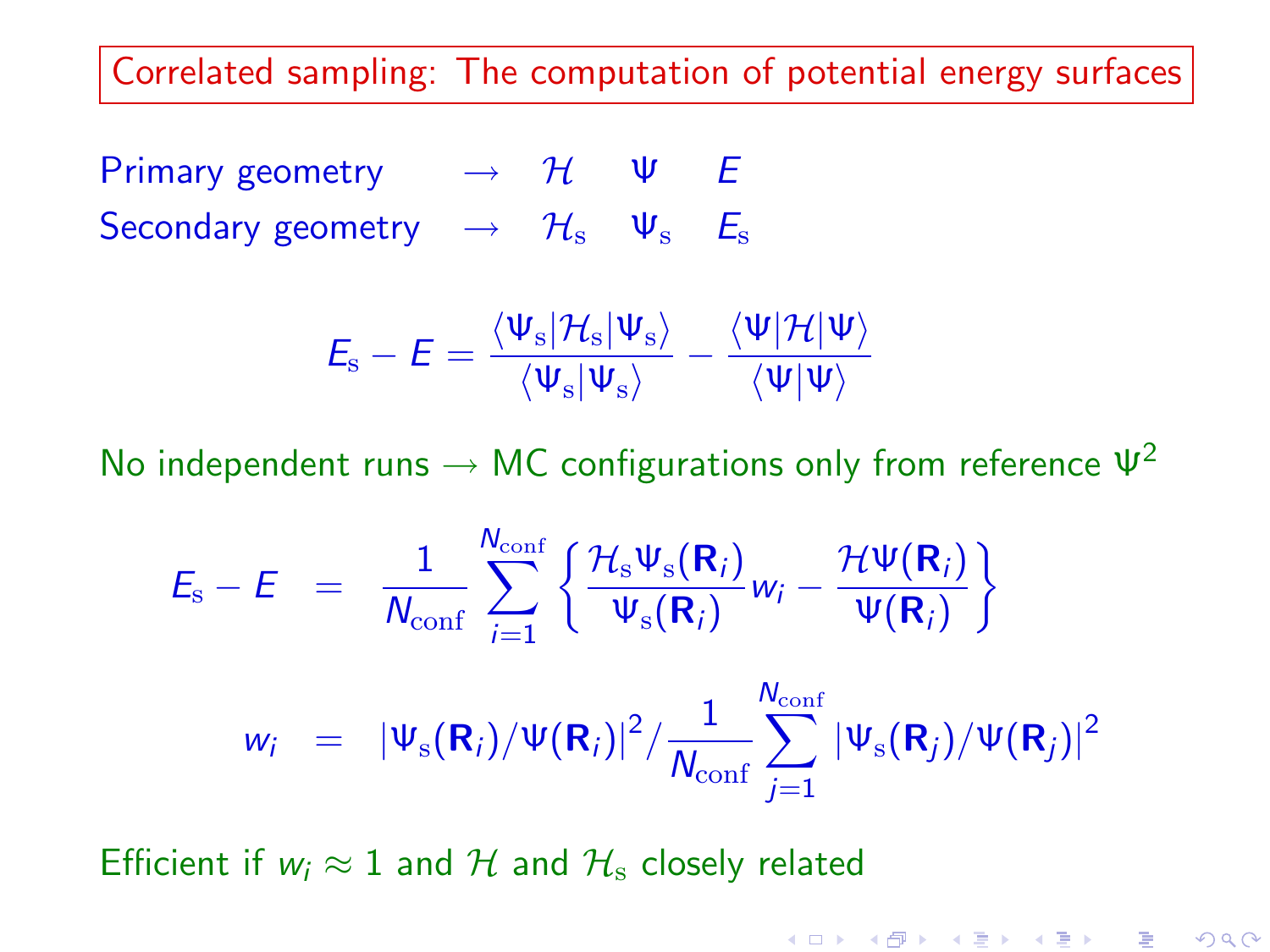### Efficiency gain from correlated sampling

Example:  $B_2$ , 1 determinant  $+$  simple Jastrow factor E at experimental equilibrium bond length  $R_0 = 3.005$  a.u.  $E_s$  at stretched bond length by  $\Delta R = -0.2, \ldots, 0.2$  a.u. Compute  $E_s - E$  from independent runs  $\rightarrow \Delta E_{\text{ind}}$ from correlated sampling  $\rightarrow \Delta E_{corr}$ Efficiency gain =  $\frac{\sigma^2(\Delta E_{\text{ind}})}{2(0.5)}$  $\sigma^2(\Delta E_{\rm corr})$ -0.2 -0.1 0 0.1 0.2 0.3 ∆R (a.u.) 1e+02 1e+03 Efficiency gain<br>
<sup>1e+04</sup><br>
<sub>1e+03</sub><br>
<sub>1e+03</sub> 1e+05

#### Note: We used space-warp coordinate transformation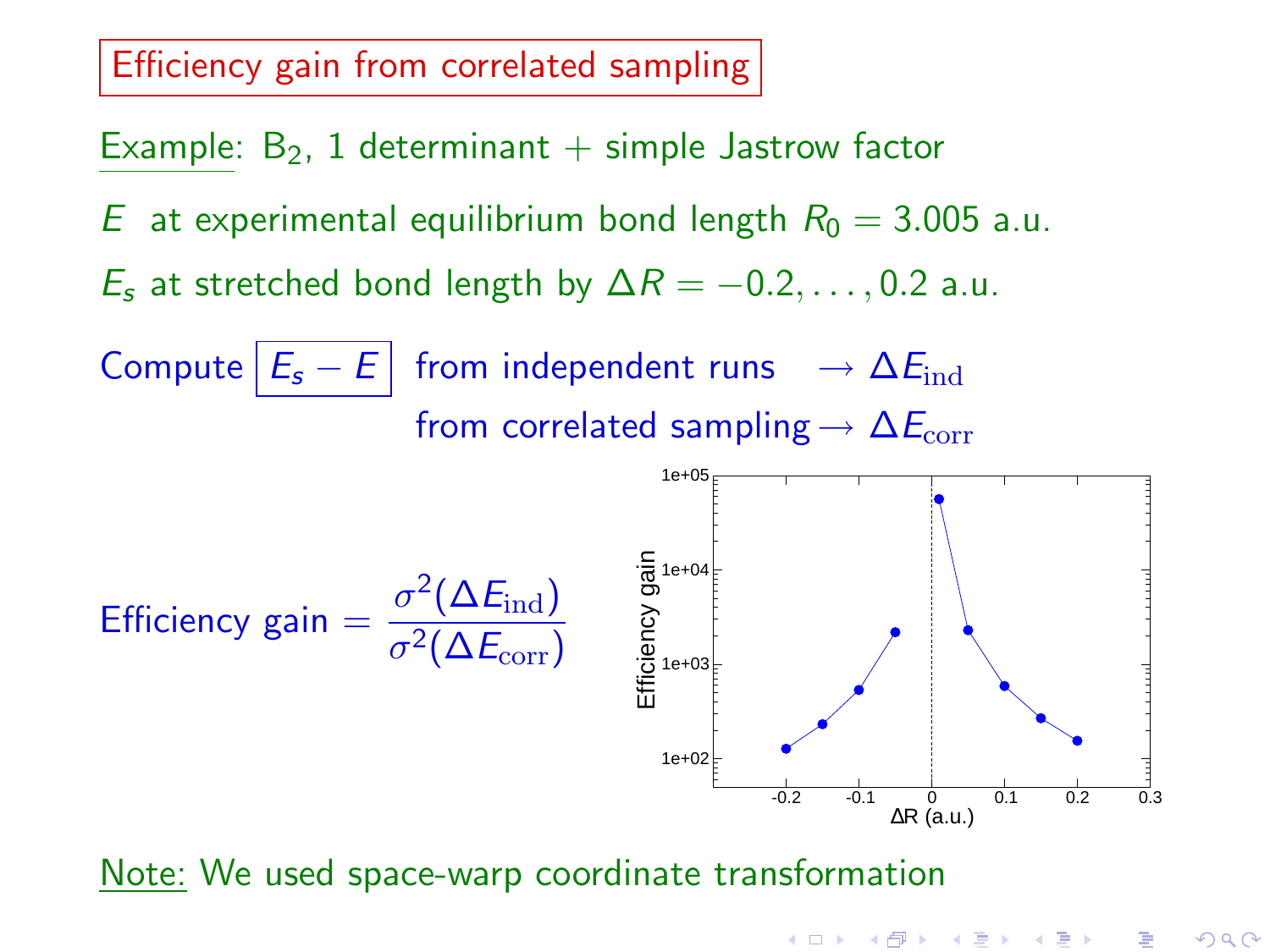A simple improvement: Space-warp coordinate transformation

We sample MC configurations from  $\Psi^2$  for primary geometry



イロト イ母ト イミト イミト 一毛

 $2Q$ 

Electrons close to a nucleus move almost rigidly with the nucleus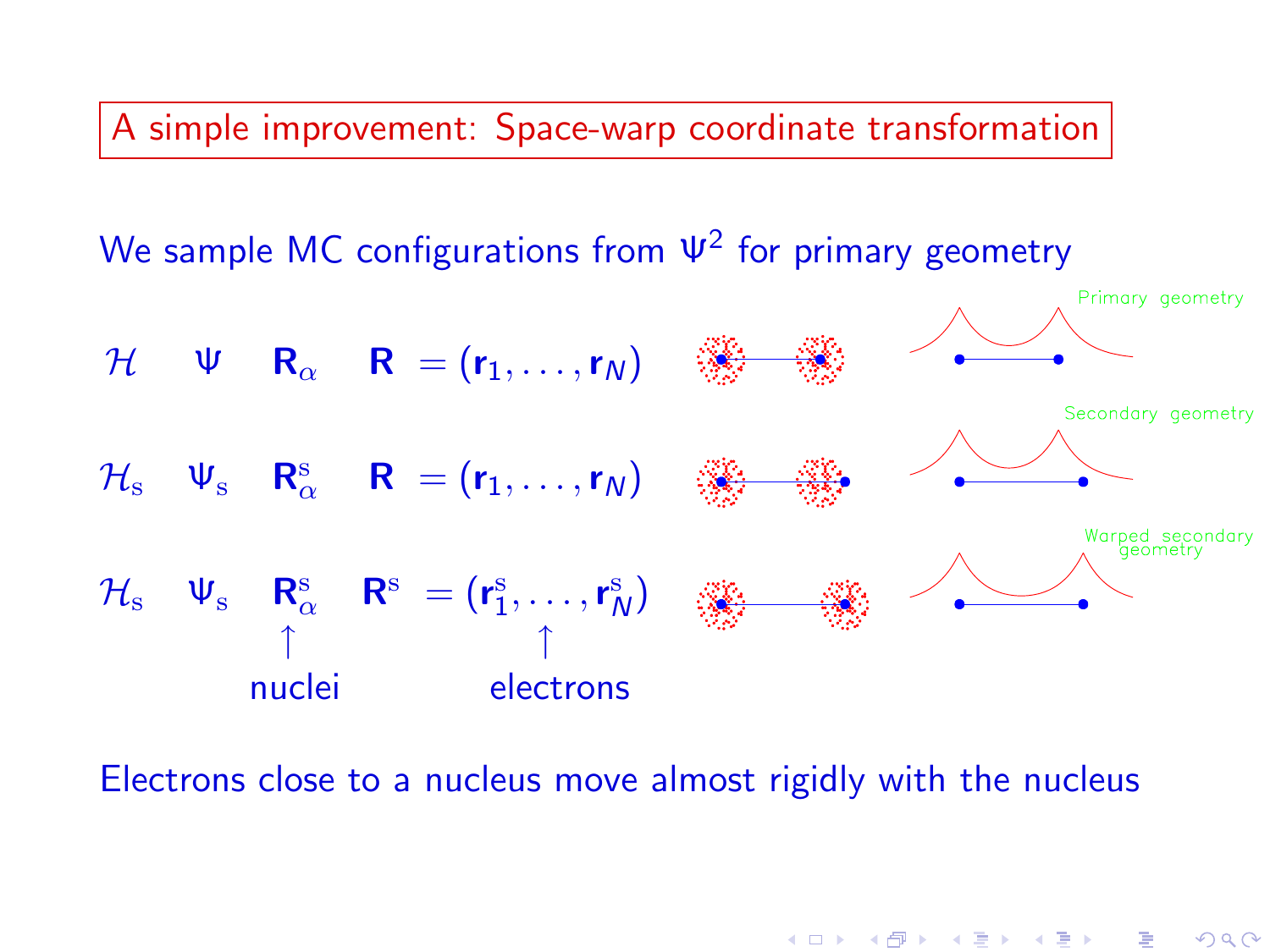Energy difference with space-warp transformation

$$
E_{\rm s}-E = \frac{1}{N_{\rm conf}}\sum_{i=1}^{N_{\rm conf}}\left\{\frac{\mathcal{H}_{\rm s}\Psi_{\rm s}(\mathbf{R}_{i}^{\rm s})}{\Psi_{\rm s}(\mathbf{R}_{i}^{\rm s})}w_{i}-\frac{\mathcal{H}\Psi(\mathbf{R}_{i})}{\Psi(\mathbf{R}_{i})}\right\}
$$
\nwith  $w_{i} = \frac{|\Psi_{\rm s}(\mathbf{R}_{i}^{\rm s})/\Psi(\mathbf{R}_{i})|^{2}\left[J(\mathbf{R}_{i})\right]}{\frac{1}{N_{\rm conf}}\sum_{j=1}^{N_{\rm conf}}\left|\Psi_{\rm s}(\mathbf{R}_{j}^{\rm s})/\Psi(\mathbf{R}_{j})\right|^{2}\left[J(\mathbf{R}_{j})\right]}$ 

and  $J({\bm R})$  Jacobian of transformation  ${\bm R} \longrightarrow {\bm R}^{\rm s}$ 





つくい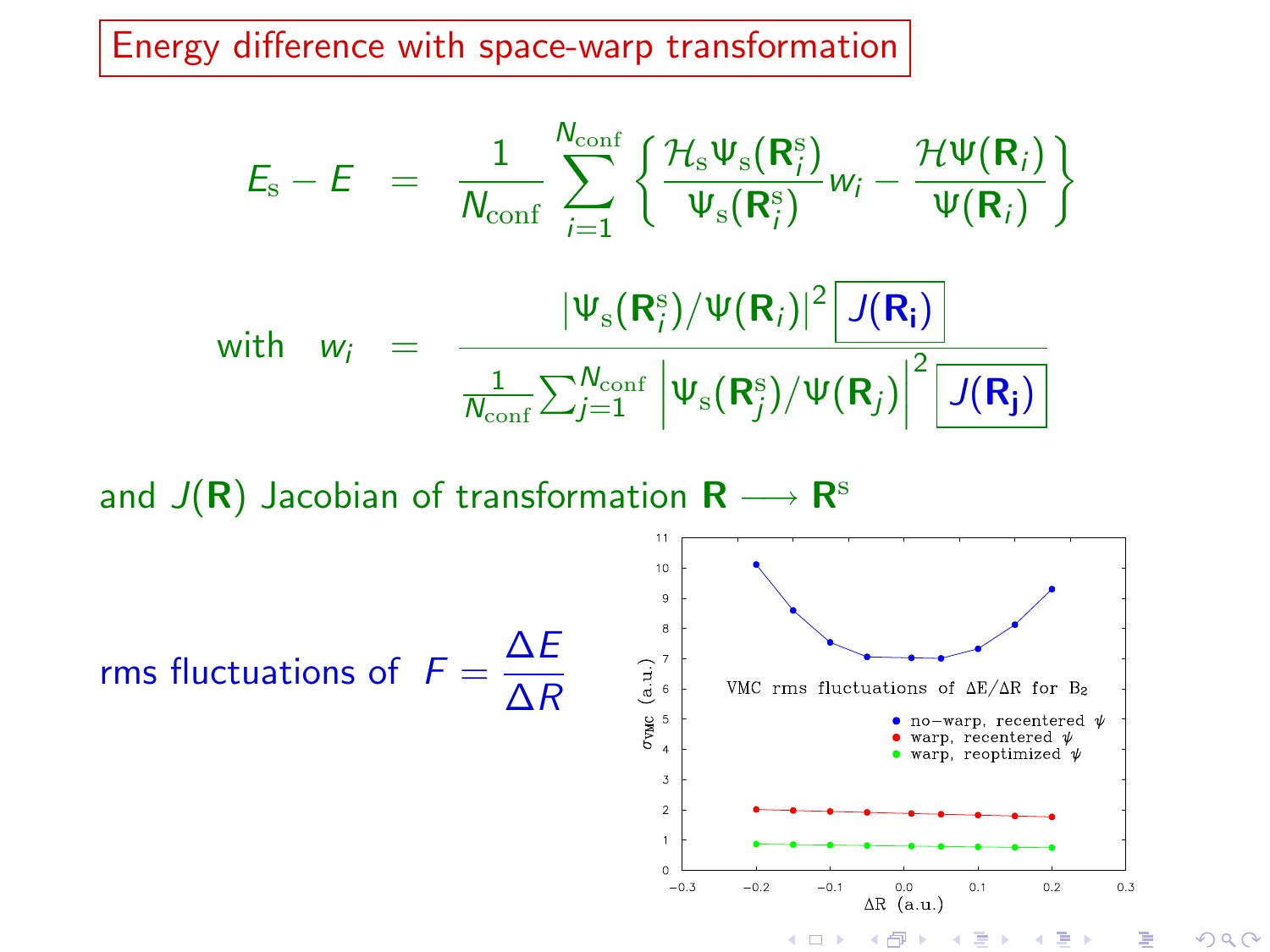Correlated sampling in DMC: A quick review of DMC

Drift-diffusion-branching short-time Green's function is

$$
\tilde{G}(\mathbf{R}',\mathbf{R},\tau) \approx \underbrace{\mathcal{N} \exp \left[-\frac{(\mathbf{R}' - \mathbf{R} - \mathbf{V}(\mathbf{R})\tau)^2}{2\tau}\right]}_{\mathcal{T}(\mathbf{R}',\mathbf{R},\tau)} \exp \left[-(E_{\mathrm{L}}(\mathbf{R}) + E_{\mathrm{L}}(\mathbf{R}'))\frac{\tau}{2}\right]
$$

A walker starts in  $\bf{R}$  with weight w

- $\circ$  Drifts to  $\mathbf{R} + \mathbf{V}(\mathbf{R})\tau$
- Diffuses to R'

 $\circ$  Move accepted with  $p = \min\left\{1, \frac{|\Psi(\mathbf{R}')|^2 \ T(\mathbf{R}, \mathbf{R}', \tau)}{|\Psi(\mathbf{R})|^2 \ T(\mathbf{R}', \mathbf{R}', \tau)}\right\}$  $|\Psi(\mathbf{R})|^2$   $\mathcal{T}(\mathbf{R}',\mathbf{R},\tau)$  $\mathcal{L}$ 

 $\circ$  Growth/decay  $w' = w \exp \{-[(E_L(\mathbf{R}) + E_L(\mathbf{R}'))/2 - E_T] \tau\}$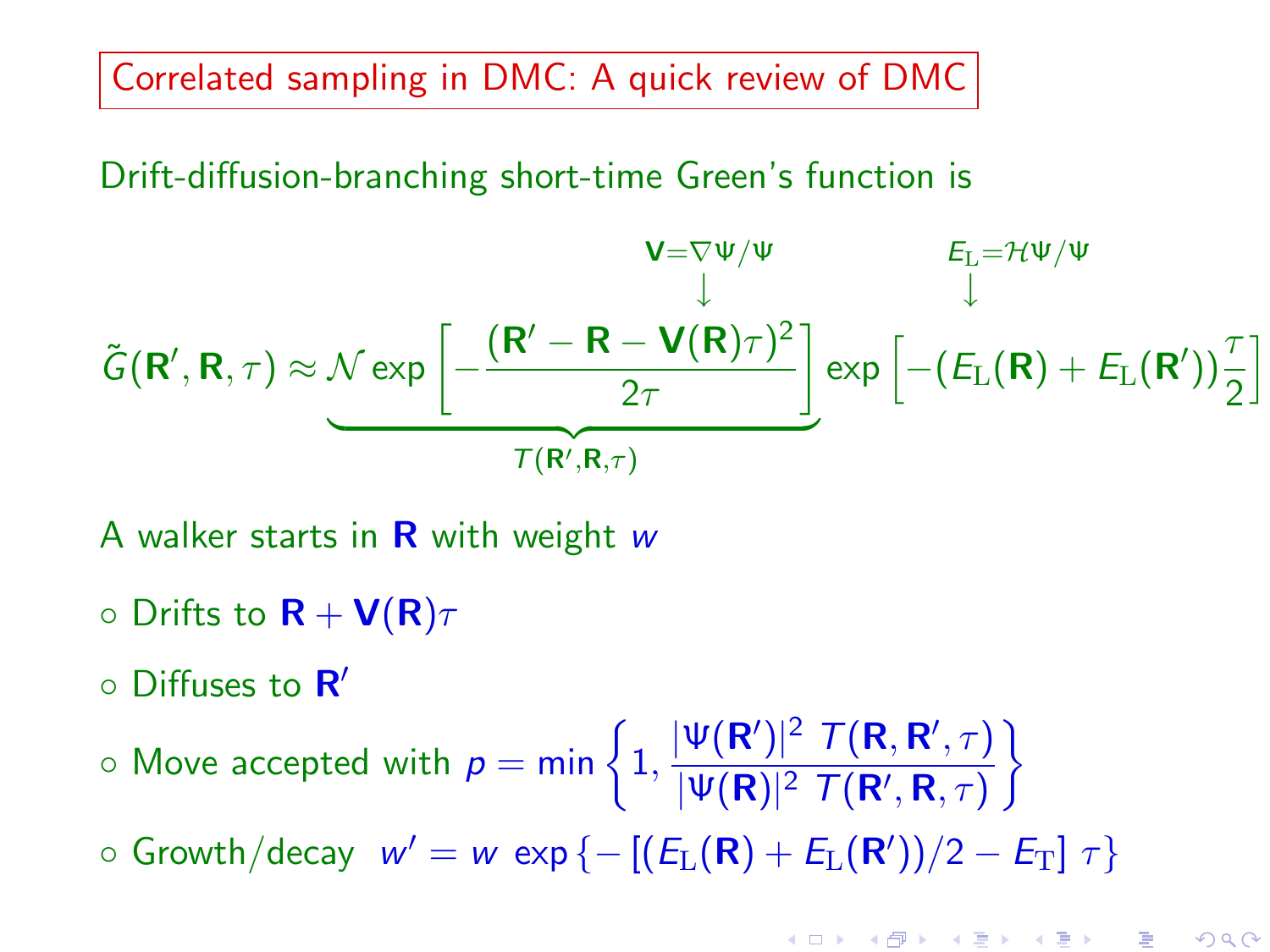# Correlated sampling in DMC

Primary walker  $\mathsf{R} \longrightarrow \mathsf{R}' \Leftrightarrow$  Drift-diffusion + accept/reject ←− ←− Secondary walker  $\mathbb{R}^s$   $\longrightarrow$   $\mathbb{R}^{s}$   $\Leftarrow$  Warp transformation

# PROBLEMS

- $\triangleright$  Dynamics of secondary walker is wrong
	- $\circ$  **R**  $\longrightarrow$  **R'** with  $\mathcal{T}(\mathsf{R}',\mathsf{R},\tau)$
	- $\circ$  **R**  $\longrightarrow$  **R**<sup>s'</sup> with warp transformation

 $\Rightarrow$  Transition with  $T({\sf R}',{\sf R},\tau)/J({\sf R})$  NOT  $T_{\rm s}({\sf R}^{\rm s\prime},{\sf R}^{\rm s},\tau)$ 

- $\Rightarrow$  Secondary move accepted with probability p NOT  $p_s$
- $\triangleright$  Different nodes for primary and secondary walker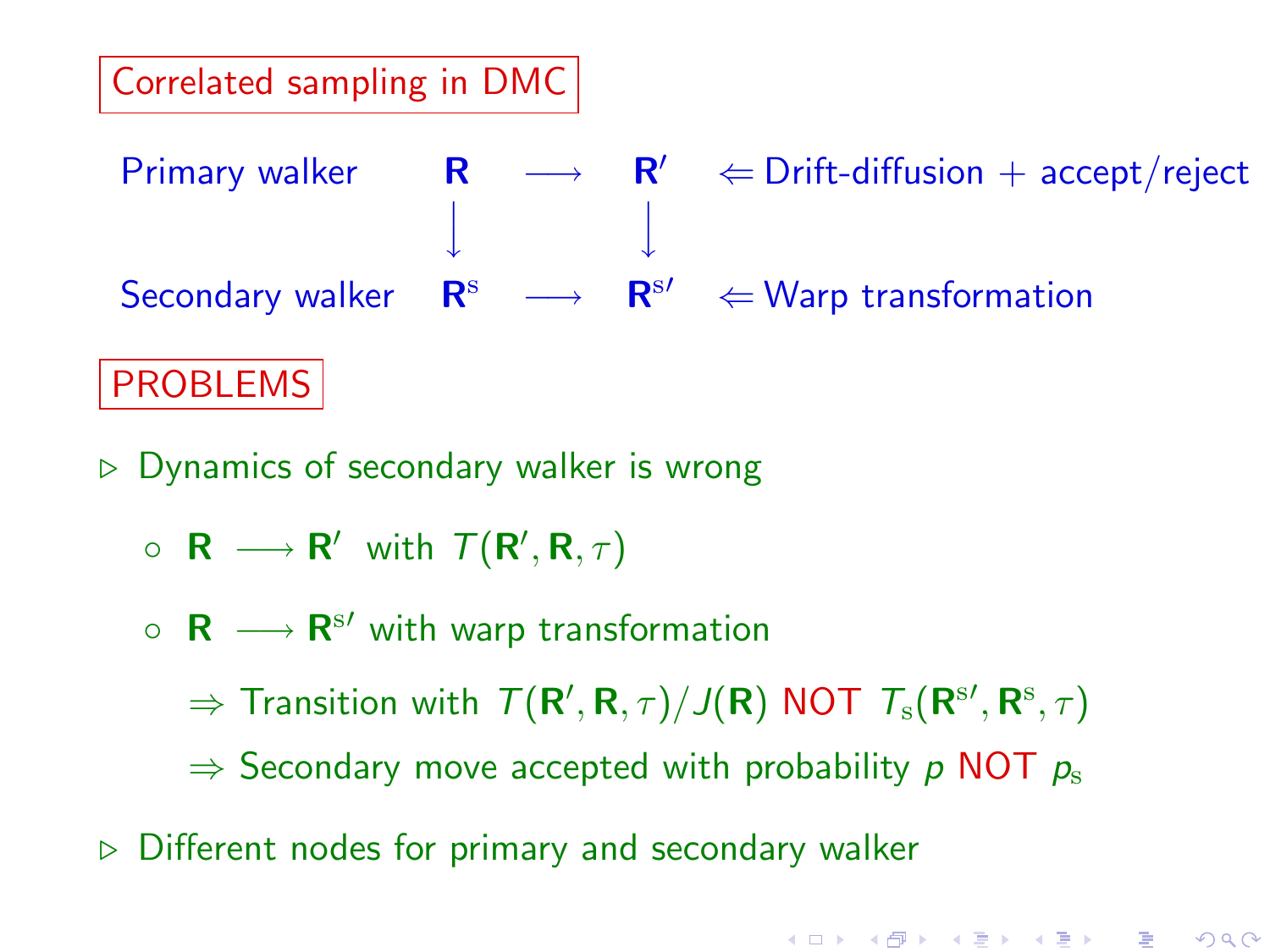Correlated sampling in DMC: Approximate but accurate scheme

Observation : Correlated sampling in VMC is very efficient

 $\Rightarrow$  Scheme similar to VMC but with results very close to DMC?

メロト メ御 トメ 君 トメ 君 トッ 君 い

 $2Q$ 

Filippi, Umrigar, Phys. Rev. B 61, R16291 (2000)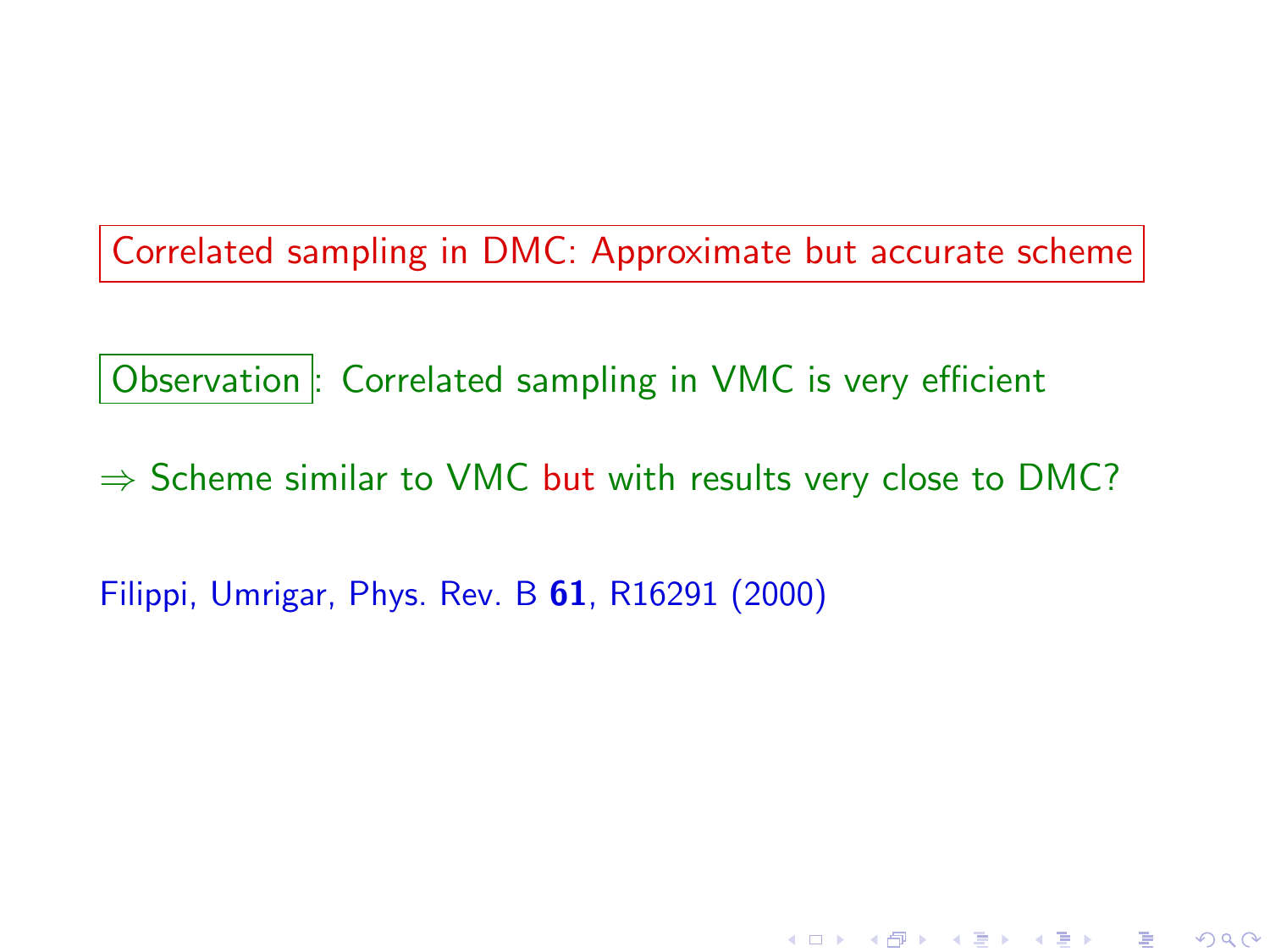Correlated sampling in DMC: Approximate but accurate scheme

 $\triangleright$  Primary walker  $\quad$  R  $\quad$   $\longrightarrow$   $\quad$  R'  $\Leftarrow$  Drift-diffusion  $+$  accept/reject ←− ←− Secondary walker  $\mathbb{R}^s$   $\longrightarrow$   $\mathbb{R}^{s'} \Leftarrow$  Warp transformation

$$
\triangleright \text{ Keep ratios } W = \left| \frac{\Psi_{\rm s}(\mathbf{R}^{\rm s})}{\Psi(\mathbf{R})} \right|^2 J(\mathbf{R}) \text{ in averages as in VMC}
$$

If we stopped here  $\Rightarrow$  VMC and sample  $\Psi^2$  and  $\Psi^2_{\rm s}$ 

 $\triangleright$  Growth/decay step

$$
w = w \exp \left[-\left(E_{\rm L}(\mathbf{R}) + E_{\rm L}(\mathbf{R}')\right) \tau/2\right] \text{ with } E_{\rm L} = \frac{\mathcal{H}\Psi}{\Psi}
$$
  

$$
w_{\rm s} = w \prod^{\text{N}_{\rm proj}} \frac{\exp \left[-\left(E_{\rm L}^{\rm s}(\mathbf{R}^{\rm s}) + E_{\rm L}^{\rm s}(\mathbf{R}^{\rm s}')\right) \tau/2\right]}{\exp \left[-\left(E_{\rm L}(\mathbf{R}) + E_{\rm L}(\mathbf{R}')\right) \tau/2\right]} \text{ with } E_{\rm L}^{\rm s} = \frac{\mathcal{H}_{\rm s}\Psi_{\rm s}}{\Psi_{\rm s}}
$$
  
product over last  $N_{\rm proj}$  generations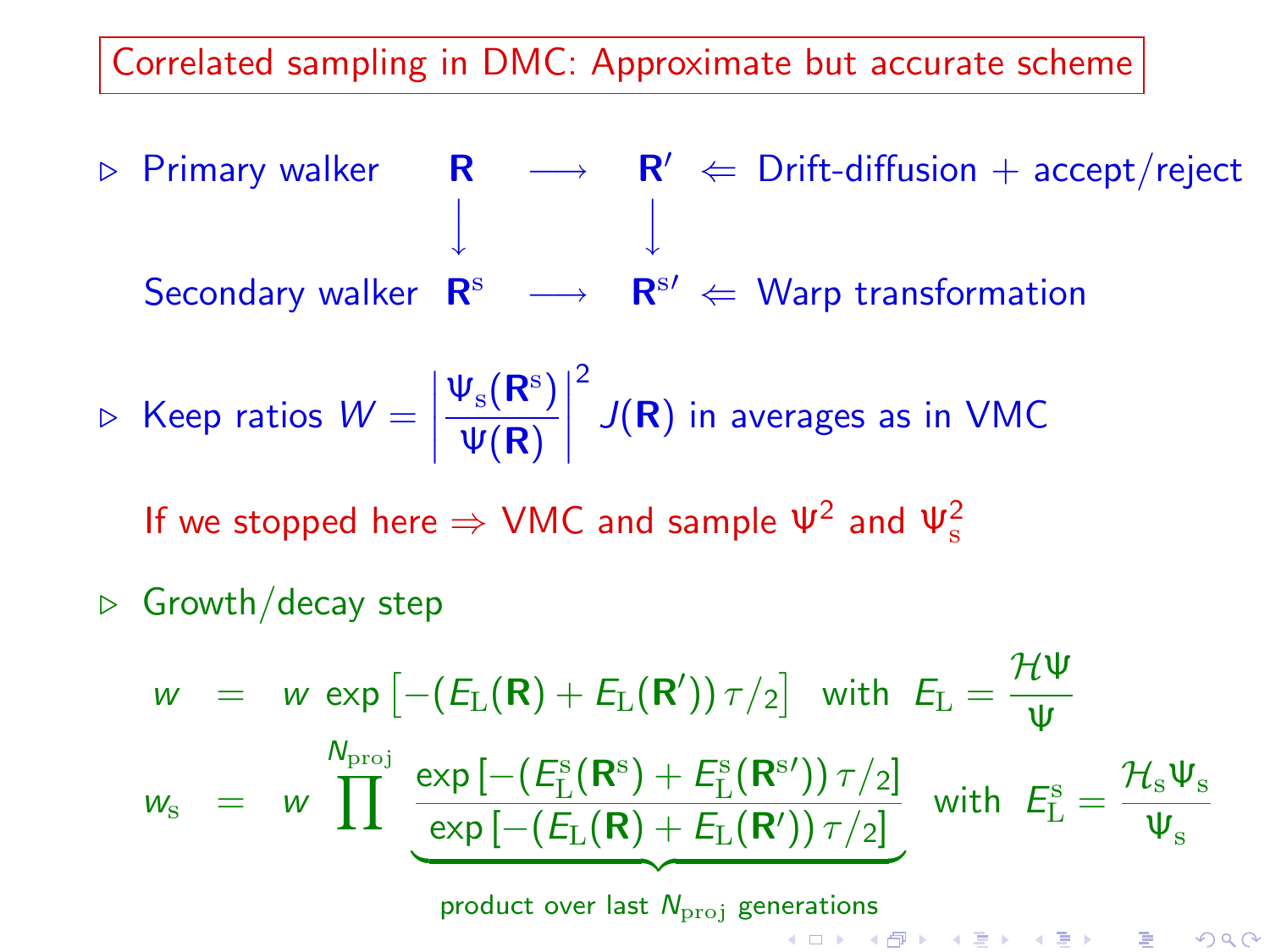Correlated sampling: Error in bond length of 1st-row dimers

VMC and DMC from the PES obtained by correlated sampling

| RMS errors of bond length (a.u.) |                     |                         |  |  |
|----------------------------------|---------------------|-------------------------|--|--|
|                                  | RHF LDA GGA VMC DMC |                         |  |  |
| $\infty$                         |                     | 0.054 0.036 0.049 0.014 |  |  |

DMC always improves upon VMC

<span id="page-31-0"></span>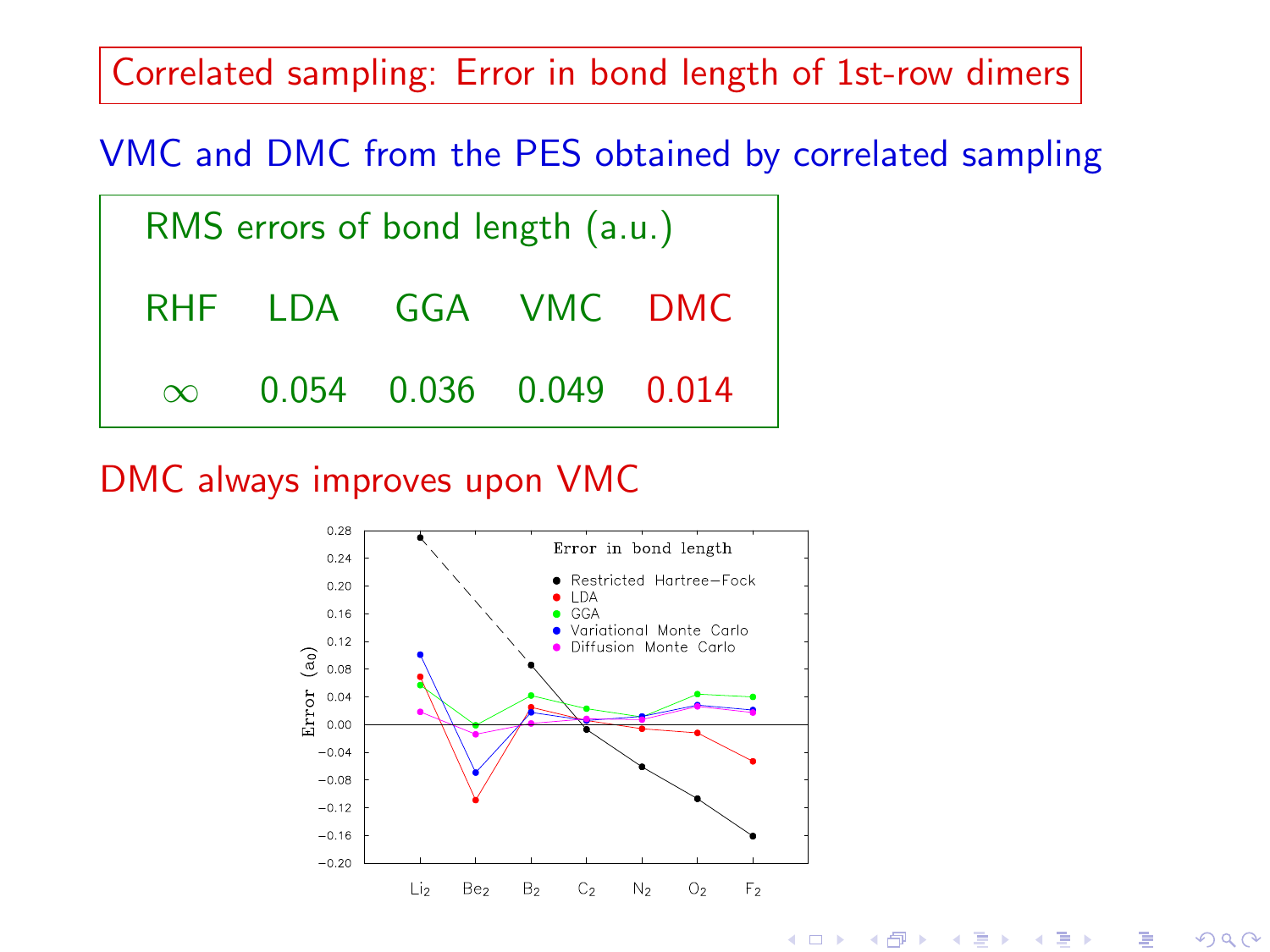#### **Continuum Diffusion Monte Carlo** namics since we found only matches we found only matches we found only matches we found on the DMC  $\overline{\phantom{a}}$  denote the individual snapshots from individual snapshots from individual snapshots from individual snapshots from individual snapshots from individual snapshots from individual snapshots from individual snaps

thermostat was turned off and data recorded. For simplic-

Grossman and Mitas, Phys. Rev. Lett. 94, 056403 (2005) three cluster sizes. Furthermore, both the correct average lation every 100 MD steps using the same number of

Efficient on-the-fly computation of DMC energies on AIMD path on of DMC energies on AIMD path

overhead beyond AIMD (i.e., a factor of 2 or less), a factor of 2 or less), a very problem of 2 or less), a ve



At  $t_{\text{MD}} = 0$ ,  $\mathcal{H}(0)$ . Equilibrate DMC population  $\{R, w\}$ the discretely sampled DMC energies throughout.

 $\triangleright$  At  $t_{\rm MD}=1,$   ${\cal H}(1).$  Start from previous  $\{ {\bm R} \}$  and adjust  $w$  as

$$
w=w\left|\frac{\Psi(\mathbf{R};\mathcal{H}(1))}{\Psi(\mathbf{R};\mathcal{H}(0))}\right|^2\frac{\exp\left[-E_{\rm L}(\mathbf{R};\mathcal{H}(1))\tau\right]}{\exp\left[-E_{\rm L}(\mathbf{R};\mathcal{H}(0))\tau\right]}
$$

<span id="page-32-0"></span> $\triangleright$  Few DMC steps (3!) sufficient to equilibrate population  $\{ {\sf R}', w' \}$ 

temperature affects both [DFT](#page-31-0) [and](#page-33-0) D[MC](#page-32-0) average smaller by interesting and DMC average smaller by interesting and D<br>DMC average gaps are smaller by interesting and DMC average smaller and DMC and DMC average smaller [with](#page-38-0) a s

 $f(x) = \frac{1}{2} \cos(\theta)$  $\mathcal{F}$  =  $\mathcal{F}$  (PBE)  $\mathcal{F}$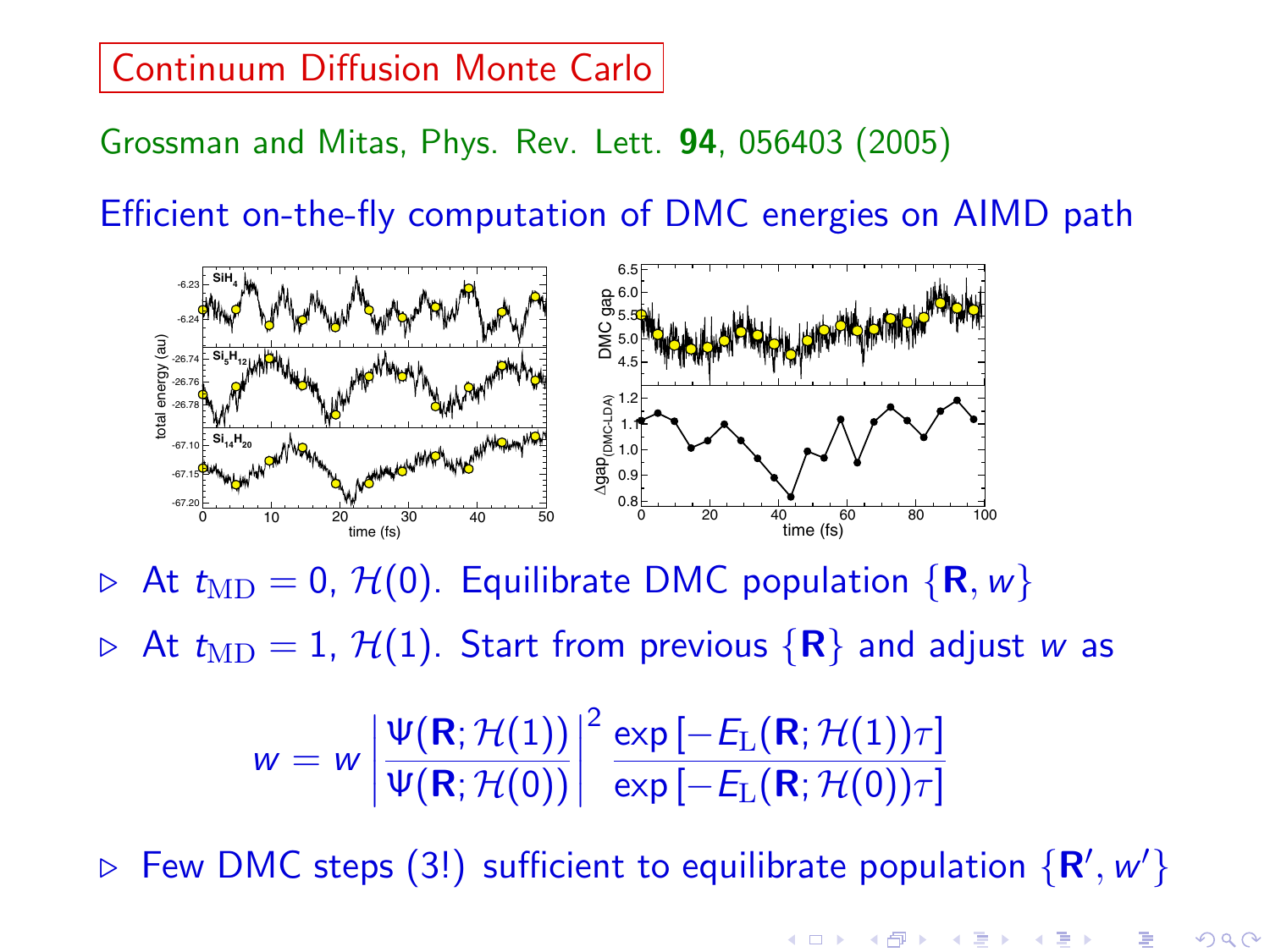What about Hellman-Feynman theorem?

Consider  $H(\lambda)$  with  $\lambda$  parameter (nuclear coordinates)

$$
E(\lambda) = \frac{\langle \Psi(\lambda) | \mathcal{H}(\lambda) | \Psi(\lambda) \rangle}{\langle \Psi(\lambda) | \Psi(\lambda) \rangle} \quad \text{ and } \quad \frac{\mathrm{d}E(\lambda)}{\mathrm{d}\lambda} = \frac{\langle \Psi(\lambda) | \frac{\mathrm{d}\mathcal{H}(\lambda)}{\mathrm{d}\lambda} | \Psi(\lambda) \rangle}{\langle \Psi(\lambda) | \Psi(\lambda) \rangle}
$$

(ロ) (御) (君) (君) (君) 君 のぬの

True if  $\Psi(\lambda)$  is an eigenstate or  $\Psi_\alpha(\lambda)$  minimizes energy wrt  $\alpha$ 

<span id="page-33-0"></span>Problems with Hellman-Feynman forces in QMC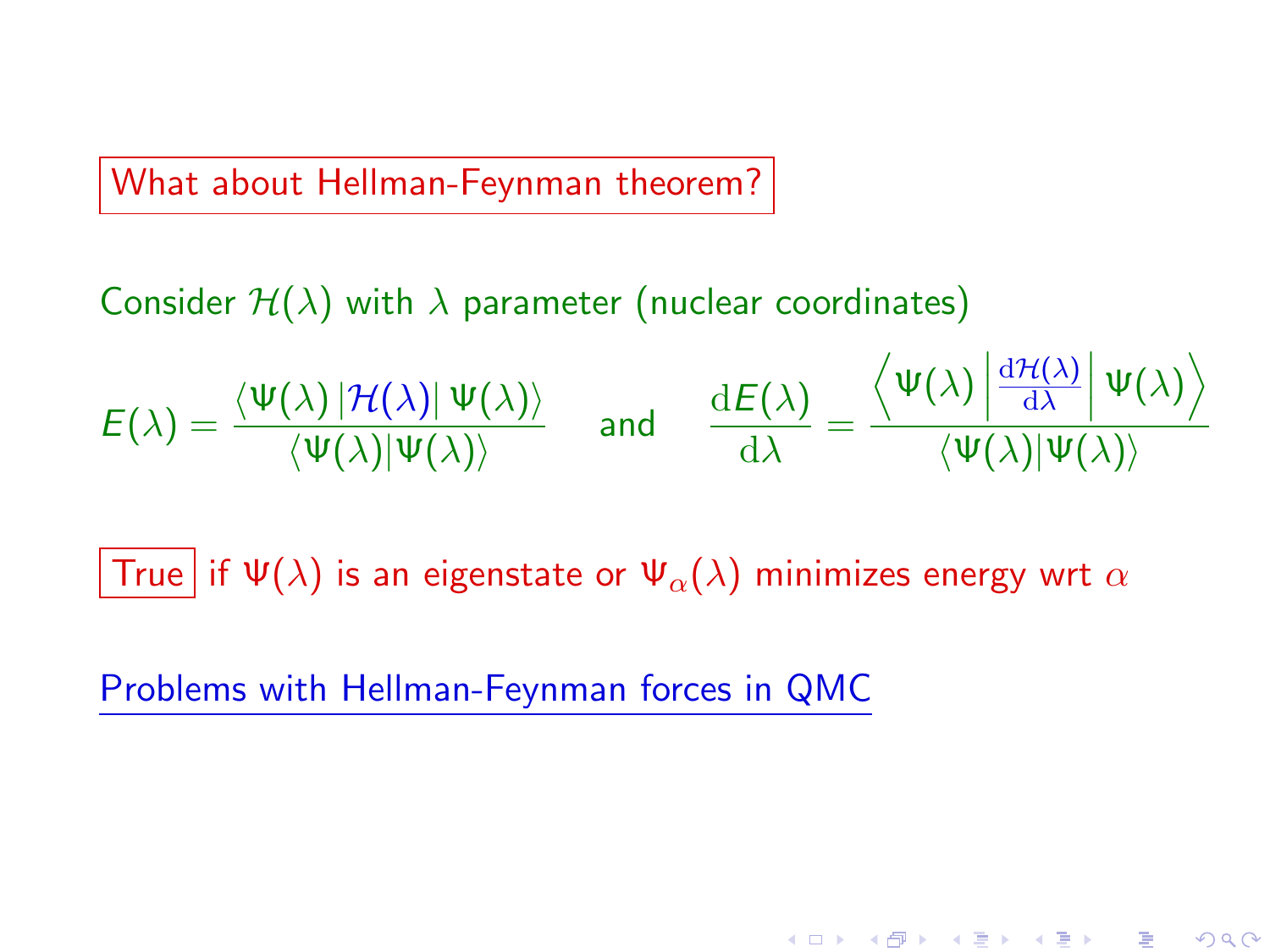Hellman-Feynman forces in QMC

 $\triangleright$  Large fluctuations  $\rightarrow$  Infinite for all-electron calculations!

$$
\partial_{\alpha} E = \langle \partial_{R_{\alpha}} \mathcal{H} \rangle_{\Psi^2} = \langle F_{\alpha} \rangle_{\Psi^2} \approx \langle \frac{1}{r^2} \rangle_{\Psi^2} = \text{finite}
$$

$$
\sigma^2(F_{\alpha}) = \langle F_{\alpha}^2 \rangle_{\Psi^2} - \langle F_{\alpha} \rangle_{\Psi^2}^2 = \infty
$$

Solution: Reduced variance method by Assaraf-Caffarel

$$
\tilde{F}_{\alpha} = F_{\alpha} + \Delta F_{\alpha}
$$
 with  $\langle \Delta F_{\alpha}^2 \rangle_{\Psi^2} = 0$  but  $\sigma^2(\tilde{F}_{\alpha})$  finite

 $\triangleright$  If  $\Psi$  does not minimize  $E_{\text{VMC}} \Rightarrow$  Systematic error in VMC Use energy-minimized wave functions

Application Ab-initio MD for high-pressure liquid Hydrogen Sorella and Attaccalite, cond-mat/0703800

Computation of forces/MD: Active field of research in QMC

K ロ K K @ K K X B X X B X X B X

 $299$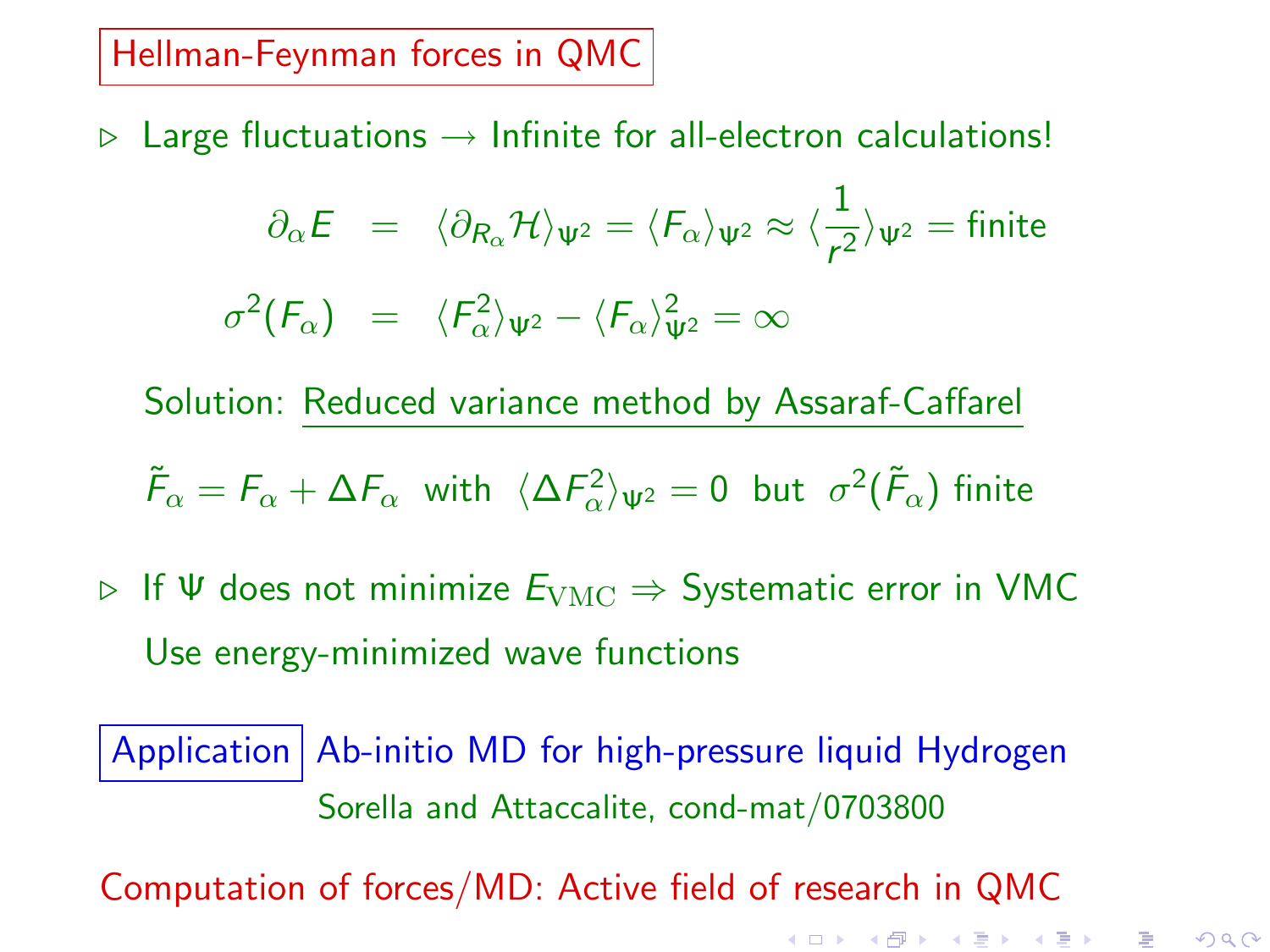| <b>Task</b>                       |        | Human time Computer time |
|-----------------------------------|--------|--------------------------|
| Choice of basis set, pseudo etc.  | $10\%$ | $5\%$                    |
| $DFT/HF/CI$ runs for $\Psi$ setup | 65%    | 10%                      |
| Optimization of $\Psi$            | 20%    | 30%                      |
| DMC calculation                   | 5%     | 55%                      |

네 ロ ▶ 네 레 ▶ 네 코 ▶ 네 코 ▶ │ 코 │ 19 Q Q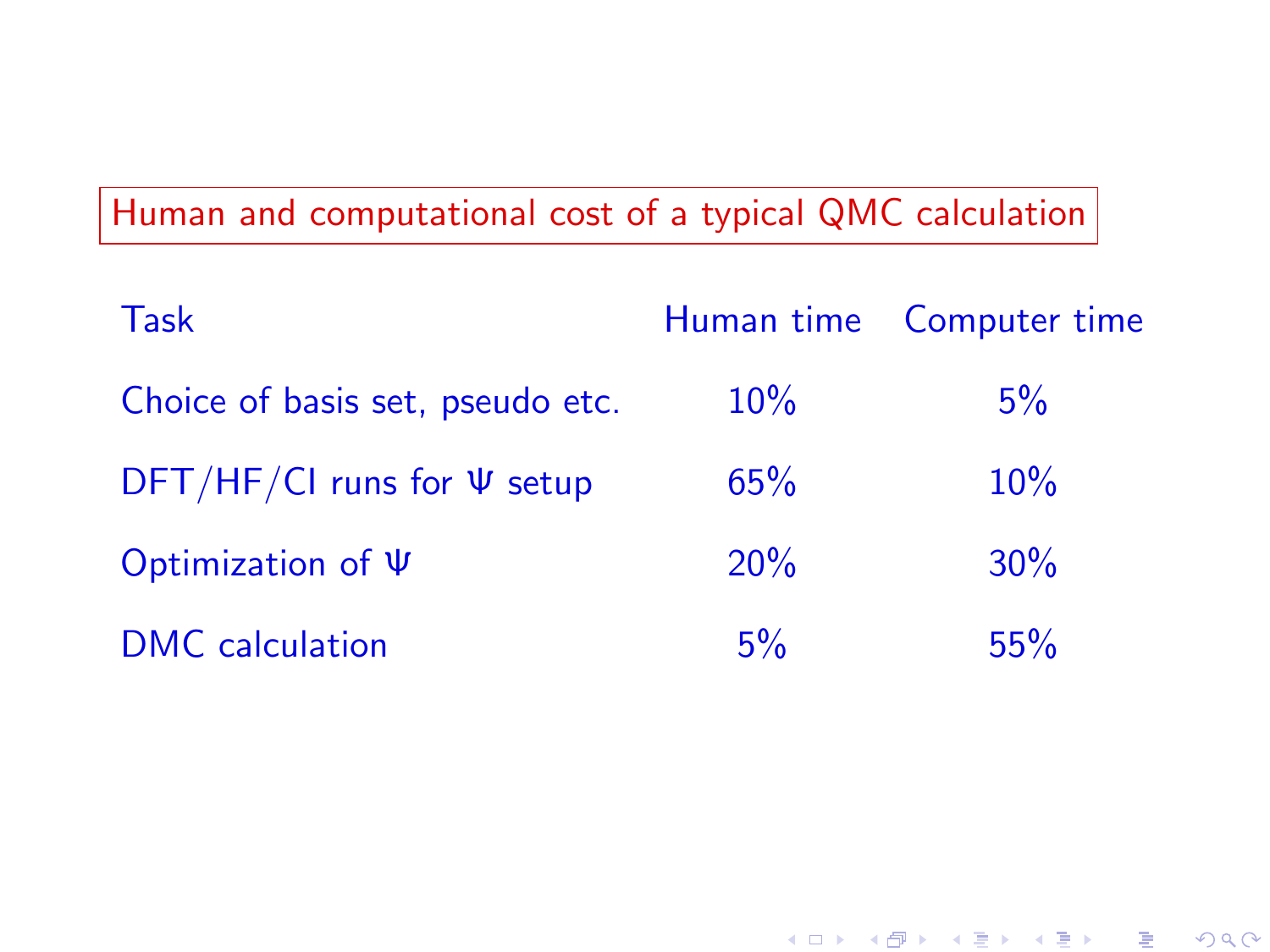# References (1) and the contract of the contract of the contract of the contract of the contract of the contract of the contract of the contract of the contract of the contract of the contract of the contract of the contrac

- $\blacktriangleright$  General reviews:
	- Foulkes et al., Rev. Mod. Phys. 73, 33 (2001);
	- Several articles in "Quantum Monte Carlo methods in Physics and Chemistry", edited by Nightingale and Umrigar (Nato Science Series, 1999).
- Early applications of variational Monte Carlo: McMillan, Phys. Rev. 138, A4422 (1965); Ceperley, Chester, Kalos, Phys. Rev. B 16, 3081 (1977).
- $\triangleright$  VMC and choice of transition matrix: Umrigar, Phys. Rev. Lett. 71, 408 (1993); Umrigar in "Quantum Monte Carlo methods in Physics and Chemistry", edited by M.P. Nightingale and C.J. Umrigar (Nato Science Series, 1999).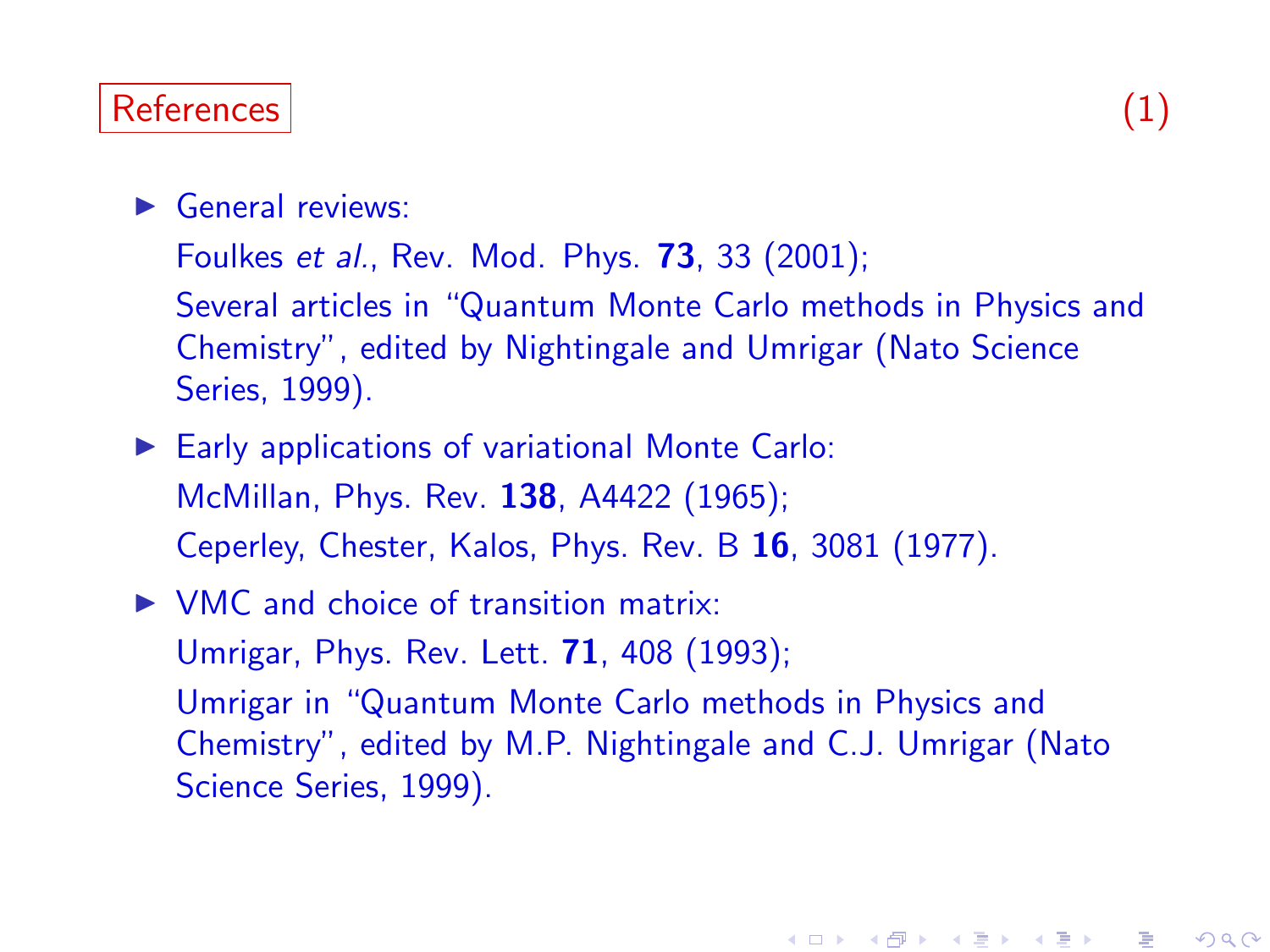### References (2)

 $\blacktriangleright$  Cusp conditions:

Pack and Byers Brown, J. Chem. Phys. 45, 556 (1966).

- $\triangleright$  Spin-assigned wave function, spin contamination: Huang, Filippi, Umrigar, J. Chem. Phys. 108, 8838 (1998).
- $\blacktriangleright$  Jastrow factor and role of e-e-e-n terms: Huang, Umrigar, Nightingale, J. Chem. Phys. 107, 3007 (1997).
- ▶ Some references on diffusion Monte Carlo: Reynolds et al., J. Chem. Phys. 77 5593 (1982); Mitas, Shirley, and Ceperley, J. Chem. Phys. 95, 3467 (1991); Umrigar, Nightingale, and Runge, J. Chem. Phys. 99, 2865 (1993).